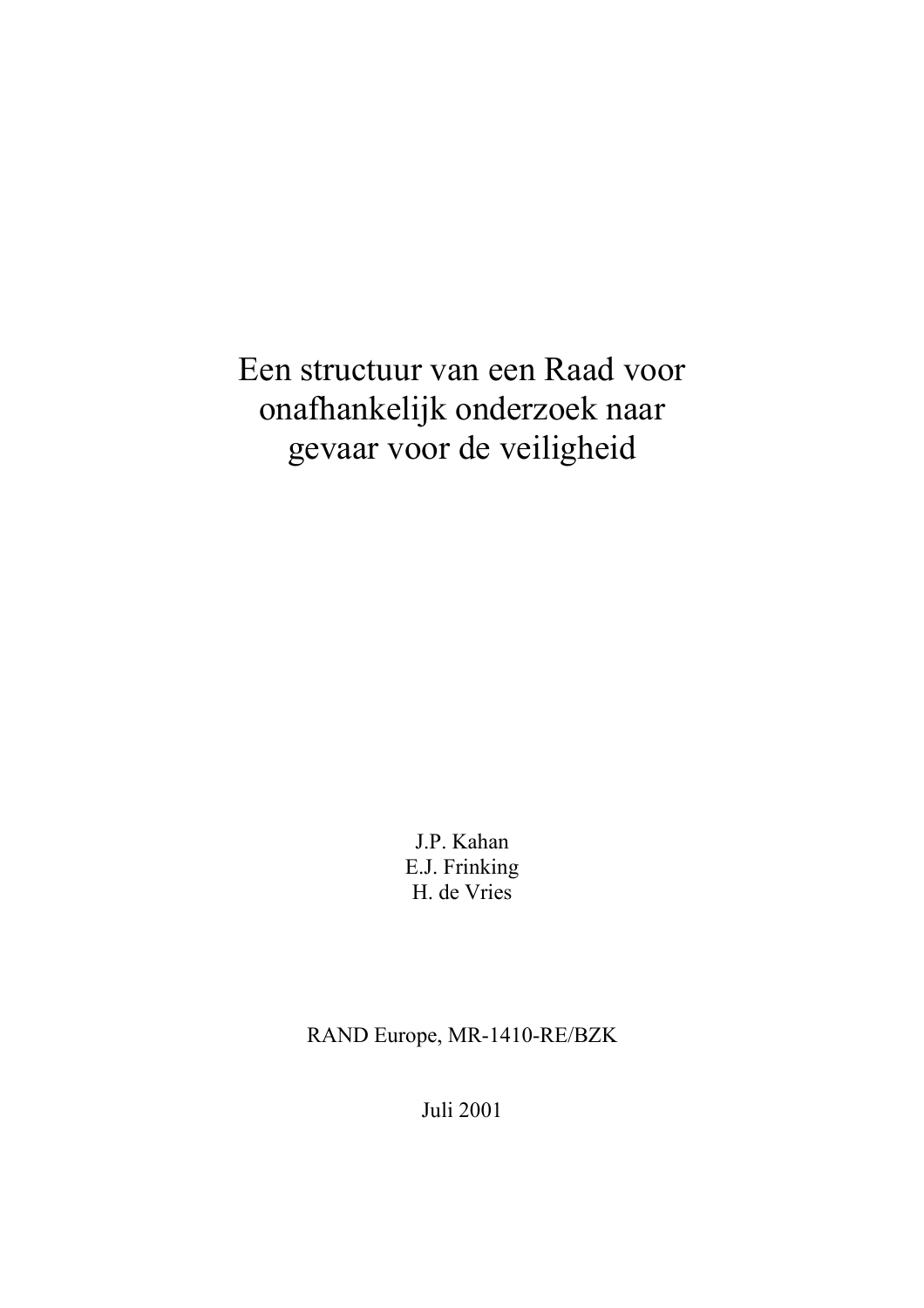#### **VOORWOORD**

Dit rapport bevat de resultaten van een RAND Europe onderzoek in opdracht van het ministerie van Binnenlandse Zaken en Koninkrijksrelaties. Het project betrof het uitvoeren van een schets van de gewenste organisatiestructuur voor een nieuw te vormen ongevallenraad.

Vanuit het ministerie van Binnenlandse Zaken en Koninkrijksrelaties werd het onderzoek begeleid door drs. Lodewijk van Vliet en drs. Rosa Molenaar. Graag willen wij hier ook de projectgroep PRO en die personen die bereid waren hun tijd af te staan om ons te woord te staan, bedanken voor hun zinvolle commentaar en opmerkingen.

RAND Europe is de Europese vestiging van RAND (Hoofdkantoor in Santa Monica, California, USA). Doelstelling van RAND Europe is de besluitvorming in de publieke en private sector binnen Europa te ondersteunen door het uitvoeren van onafhankelijke en objectieve beleidsanalyses.

Voor meer informatie over RAND Europe kan contact opgenomen worden met de president van RAND Europe:

D.C. Gompert RAND Europe Newtonweg 1 2333 CP Leiden Tel: 071-5245151 Fax: 071-5245191 info@rand.org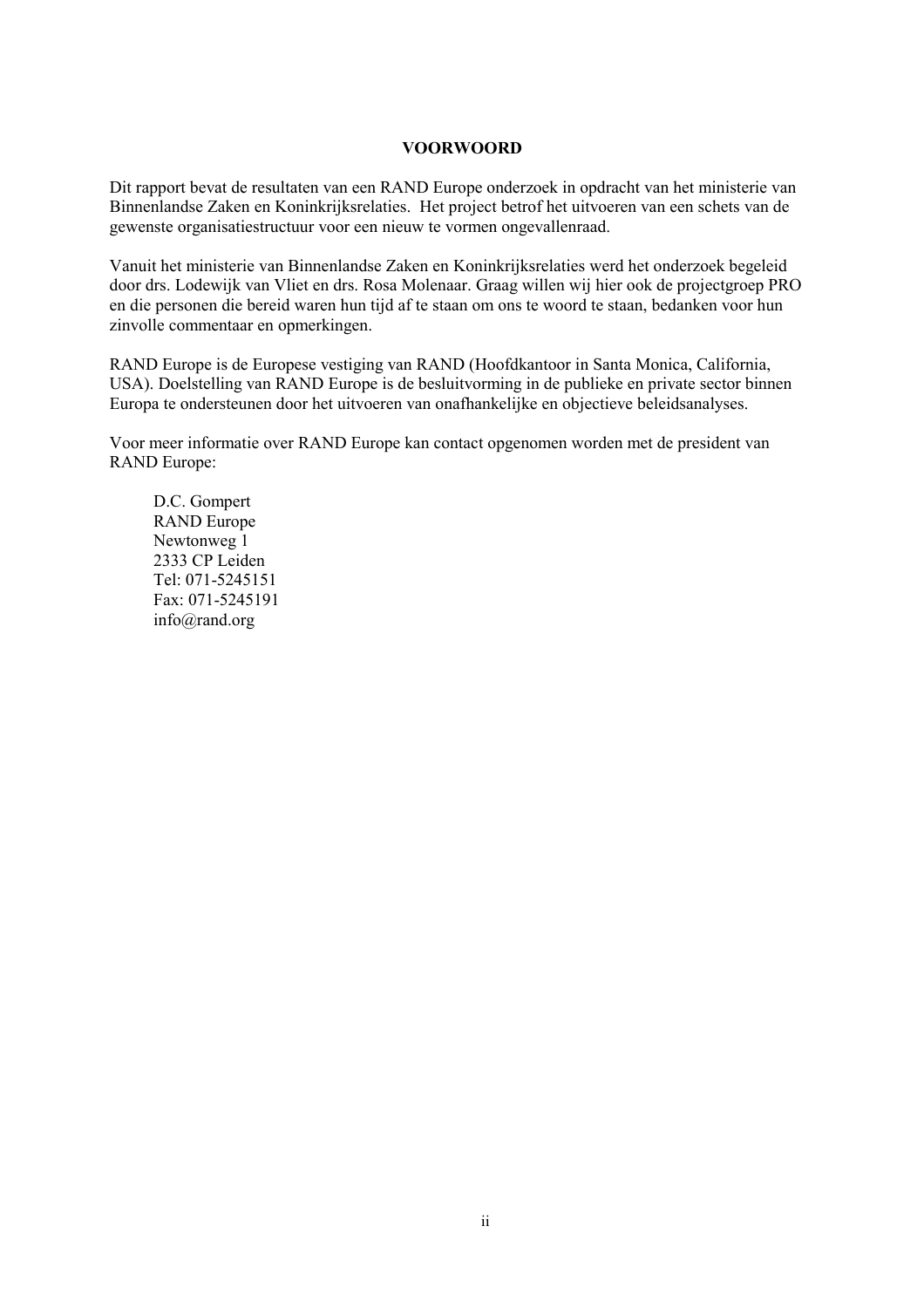# **INHOUDSOPGAVE**

| 2. UITGANGSPUNTEN VOOR HET OPZETTEN VAN DE STRUCTUUR 3 |  |
|--------------------------------------------------------|--|
|                                                        |  |
|                                                        |  |
|                                                        |  |
|                                                        |  |
|                                                        |  |
|                                                        |  |
|                                                        |  |
|                                                        |  |
|                                                        |  |
|                                                        |  |
|                                                        |  |
|                                                        |  |
|                                                        |  |
|                                                        |  |
|                                                        |  |
|                                                        |  |
|                                                        |  |
|                                                        |  |
|                                                        |  |
|                                                        |  |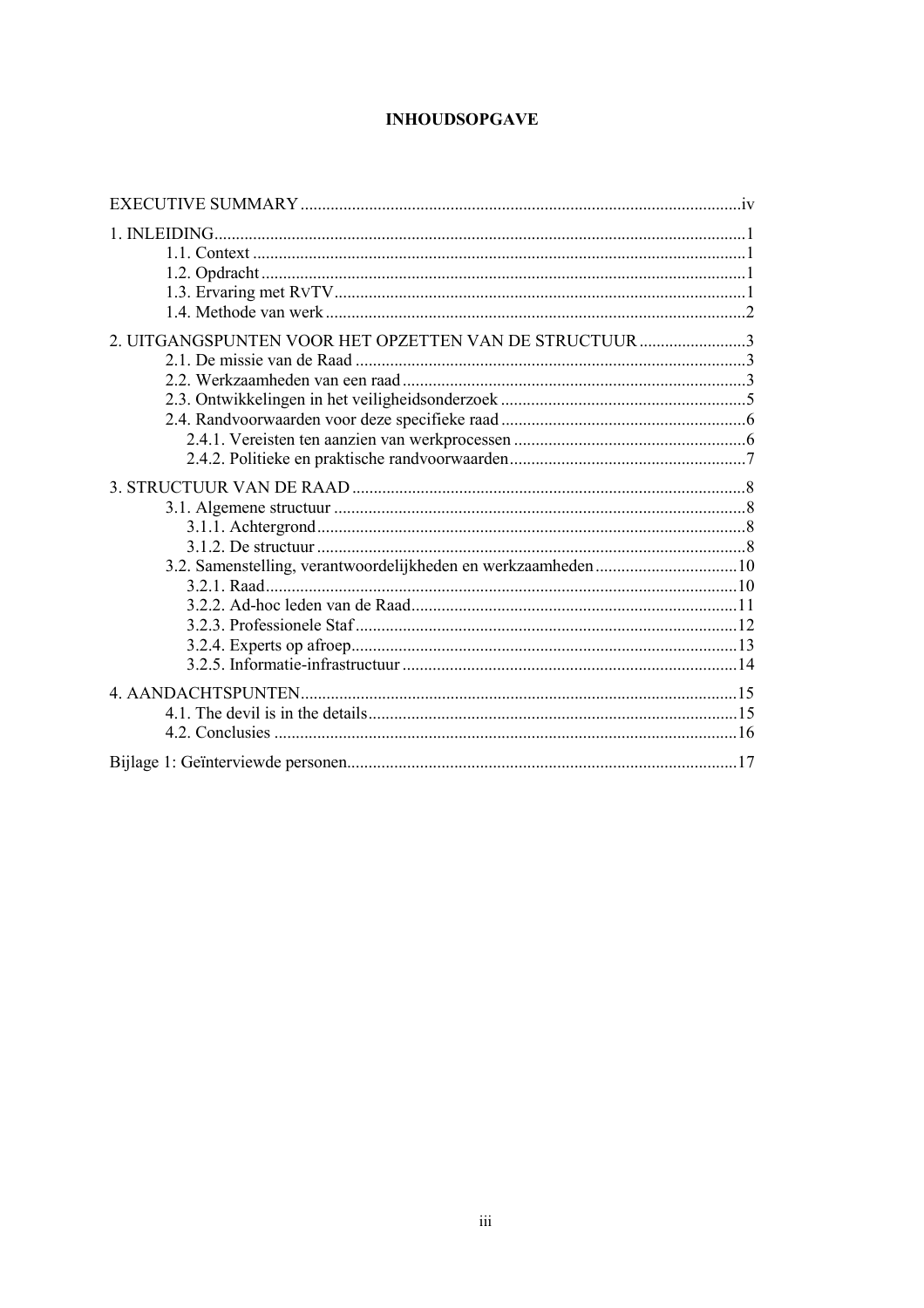## **Structure Of A Board To Independently Investigate Real And Possible Threats To Safety**

#### **EXECUTIVE SUMMARY**

#### <span id="page-3-0"></span>**Introduction**

This report contains the results of a RAND Europe research project undertaken for the multidepartmental project team "Project Independent Investigation of Disasters and Accidents" (PRO for its Dutch name *Project Onafhankelijk Onderzoek Rampen en Ongevallen*), organized under the Directorate General for Public Order and Safety of the Dutch Ministry of Home Affairs and Kingdom Relations. The task of PRO is to prepare for a proposed law establishing an independent board (provisionally called the Safety Investigation Board, or RvV for its Dutch name *Raad voor Veiligheidsonderzoek*) to investigate real and potential threats to public safety that arise from transportation, military, fixed-site and natural calamities. RAND Europe was requested by PRO to propose an organizational structure for the RvV, drawing upon its international experience and earlier work defining an integral structure for the Dutch Transport Safety Board (*Raad voor de Transport Veiligheid*). This organizational structure was to as much as possible:

- provide expertise for investigating the causes of accidents in the diverse areas of competence of the RvV, including defense,
- have its authority respected by the various sectors,
- effectively and efficiently manage its work practices,
- attract highly qualified people to serve on the RvV.
- possess the qualifications needed to deal with international political and security sensitivities surrounding defense-related investigations,
- address recommendations to any responsible actor.

For this brief analysis, we began with underlying work processes of a safety board as defined in our earlier work, but approached the current task as a *tabula rasa*, not assuming any preconditions to the RvV's structure. Given the work processes and requirements, and taking into consideration modern safety board philosophies, we constructed a preliminary organizational structure, and refined that structure through discussions with the various actors in the Dutch safety sector and members of the international safety investigation community.

#### **The mission and work processes of the RvV**

Although the underlying origins of independent safety boards lie in the investigation of major accidents, disasters and calamities, there has been a clear shift towards inclusion of examinations of multiple events, incidents, and statistical indicators in the purview of such boards. This shift is concomitant with a focus of purpose on the maintenance and improvement of safety. Highlights of recent advances in safety investigation philosophy include:

- **From determining blame to discovering facts.** Although this has been recognized as important for effective understanding of causality, there continues to be resistance to investigations that do not attempt to lay blame.
- **From examining single modes to multimodality.** Although each sector (rightly) prides itself on its expertise, it often (wrongly) underestimates the lessons that can be learned from other sectors. This problem, even within the different transport modes, increases as the RvV expands competence to other sectors.
- **From looking at deviations to identifying deficiencies.** The shift from deviations ("probable cause") to safety deficiency identification, although widely acknowledged in the international community, has yet to find expression in the language of either international treaties or national laws.
- **From making recommendations to formulating action plans.** Unless recommendations are explicit calls for change (as opposed to vague statements of principles), they risk being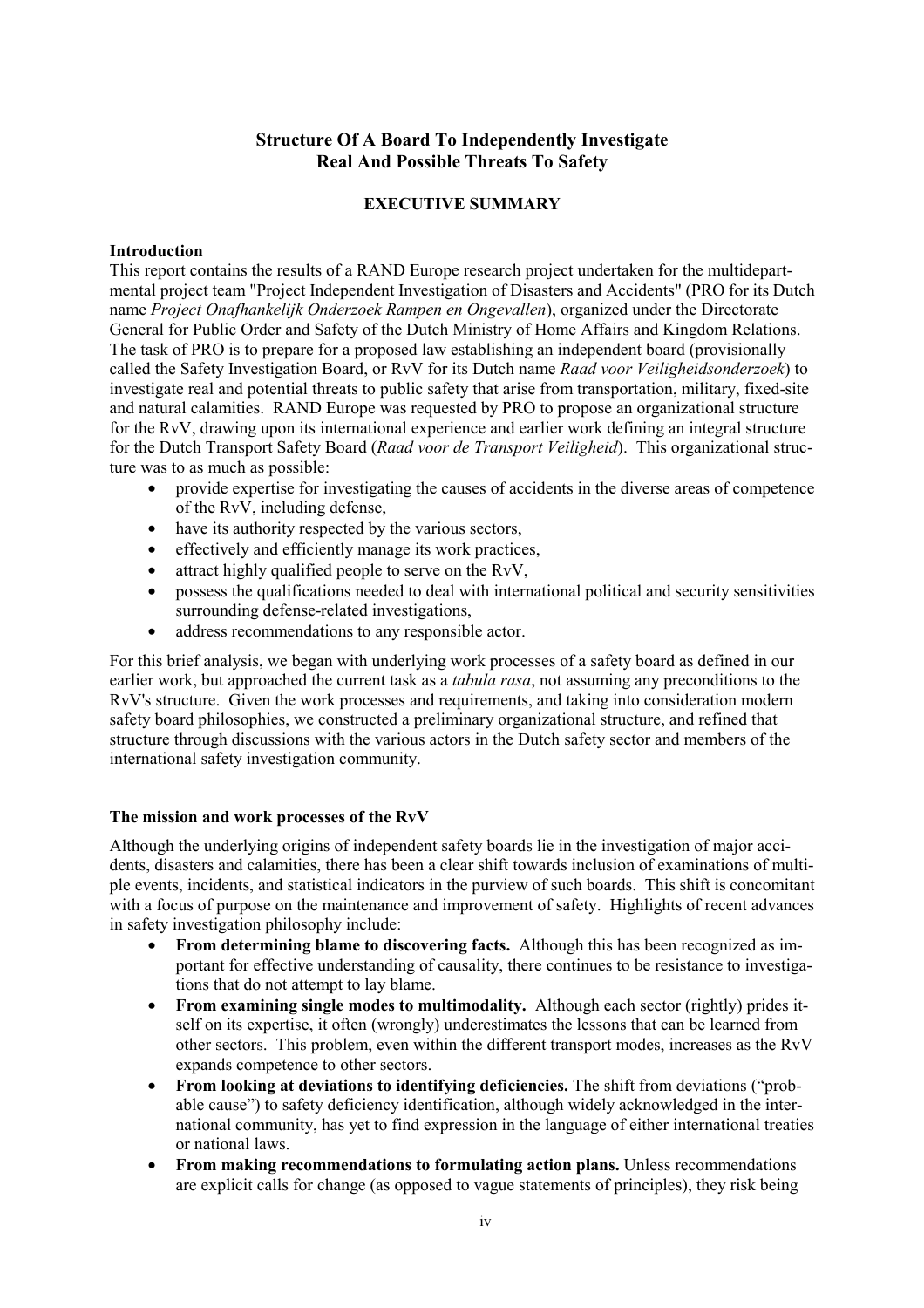"approved" and ignored.

These considerations led to a proposed RvV mission statement to:

- determine preventable or mitigatable causes of major accidents, disasters and calamities in the areas of transport, defense, fixed sites (industrial, commercial, residential), and natural occurrences;
- identify precursors to potential major events;
- increase safety by making implementable recommendations; and
- assure public confidence in safety in the Netherlands

To fulfill this mission, a safety board operates through five work processes: initiation, investigation, safety deficiency identification, recommendation and feedback.

The **initiation** process recognizes that a safety board does not only study major events. Minor events, incidents, statistical indicators, popular opinions and scientific research can also trigger a decision of the board to conduct an investigation.

**Investigation** is the fundamental board process; all following steps are based upon scientificallygrounded investigations. These investigations may be retrospective, following a major event or a series of events and incidents, or prospective, planned to examine incidents and accidents as they occur..

**Safety deficiency identification** is the principal analytic tool that yields evidence of the possibility of improving safety. The board must be on the cutting edge of a wide variety of analytic methods that may be brought to bear in conducting this work.

**Recommendations** must be based upon sound analysis, practical, and addressed to parties who can implement them.

The **feedback** process not only includes monitoring the results of board recommendations, but also creating support for these recommendations. Moreover, the feedback process includes proactively engaging the various communities to identify possible threats to safety so that the board can conduct safety studies.



**Figure S.1 A Structure for the RvV** 

Figure S.1 is a schematic organizational structure for the RvV. This model derives in part from considerations of military command-and-control at the operational level of warfare, where a central decision-making body (the commander and general staff) employ the expertise of a specialized professional staff (the command post) to direct and supervise operations conducted by task forces composed to achieve the assigned military objective. The modern recognition of the need for military cross-service "jointness" in operations has its parallel in the concept of multimodality in the safety community. The structure incorporates five separate elements, each of which we will now describe.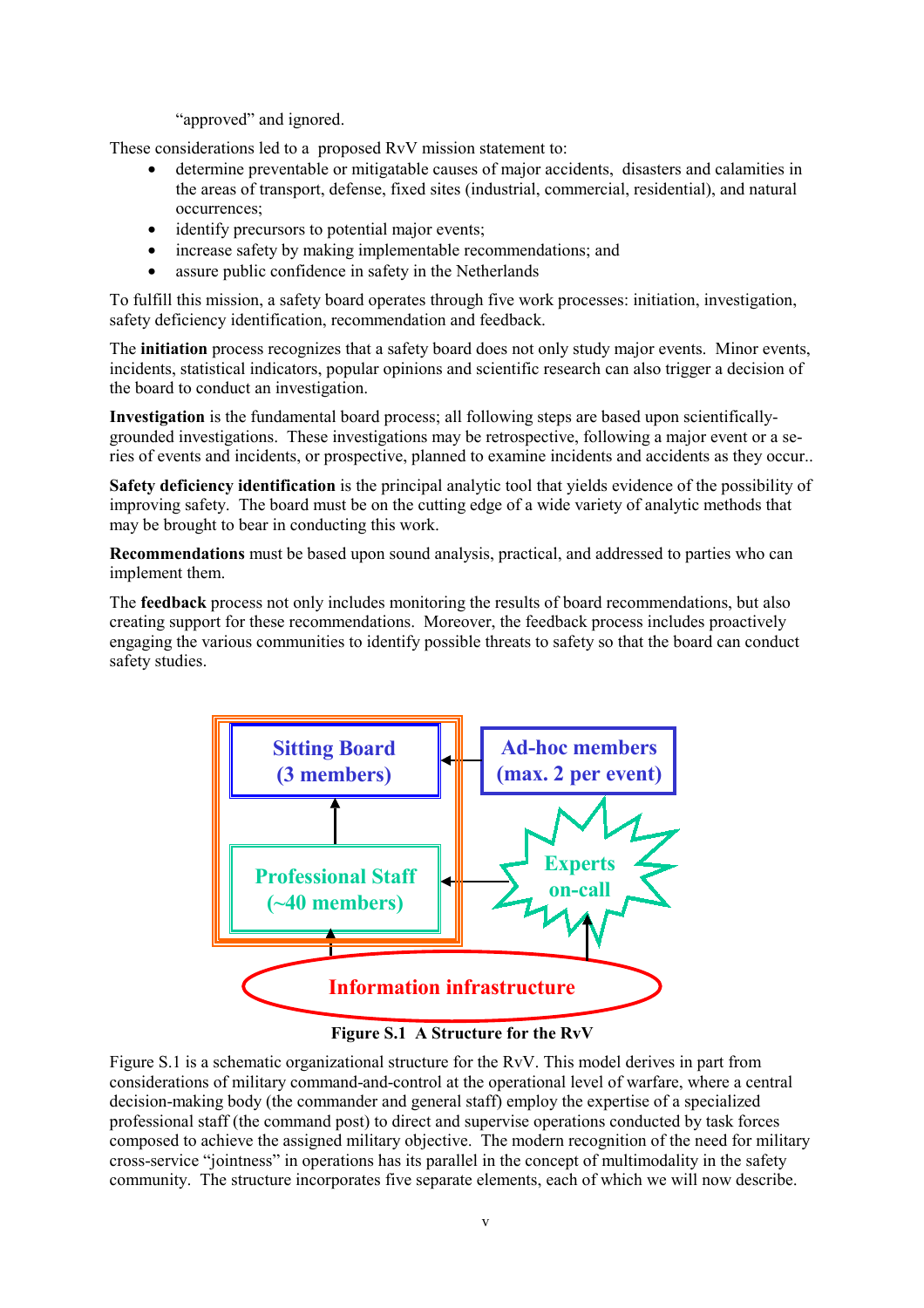**A small full-time Sitting Board.** If the RvV is to be an effective spokesman for safety, it must be independent and dedicated to its task. This means that the Sitting Board needs to be a full-time job for its members, which in turn means that the Sitting Board must be small. Our recommendation is for three members, appointed for periods of four years, renewable once.

Because it is impossible that the Sitting Board could contain among its members all possibly relevant areas of expertise, it should not even try. Instead, a general expertise and "wisdom" is needed. Here, we have followed the path chosen by almost all members of the International Transport Safety Association (ITSA), a rapidly-growing international organization dedicated to improving the state-of-the-art of evidence-based safety improvement.

If asked the question of what types of people might serve on the Sitting Board, we would suggest that candidates be sought from (among others) professors of safety studies, parliamentarians and senior ministry officials, senior military officers, the judiciary and legal profession, relevant parts of the private sector, and local administrators charged with safety. As noted, candidates would be expected to dedicate themselves to the RvV for their term of office; they would not speak for their original constituencies.

The tasks of the Sitting Board are derived from the work processes for which it has central responsibility. The decision to undertake safety studies is a primary Sitting Board responsibility, which requires situational awareness, both nationally and internationally. Managing public relations is a relatively new function for safety boards, which began with the United States after the TWA 800 disaster and has worked, although it creates new burdens on the Sitting Board membership.

Maintaining links with all stakeholders is the way in which situational awareness is achieved. The Board not only promulgates its own recommendations, but listens to the various sectors, in order to identify perceived safety needs.

**Ad-hoc RvV members to participate in investigations of major events.** For each investigation of a major event, up to two ad-hoc members should be appointed to serve on the board. These members would be selected from respected members of the sector involved in the event. They would serve only for the term of the investigation, and would be only part-time enlisted by the RvV. Although the work of the ad-hoc members derives from their specific expertise, their presence also serves as a source of support for the safety assurance mission of the Board following a major event. The focus of the Board in an investigation of a major event is, and must be, on prevention of the next event, but the Board also has a responsibility to the general public, who have a need to know in general terms "what happened". The ad-hoc members of the Board greatly help in framing that part of the Board report in correct language.

**A Professional Staff with sector and safety method expertise.** The Professional Staff is the key to high-quality safety investigation. We have picked a staff size of 40 as a best guess, without knowing exactly which sector-specific representations and method-specific expertise is required. The important point is that the Professional Staff needs to know about safety science and how to manage investigations. This implies that the staff will require continuous training and updating, not unlike that required for health care professionals. Because Sitting Board members will come and go, it is important that the Professional Staff be relatively stable, in order to provide constancy and institutional memory. These reason, in addition to the specialized expertise regarding the managing of investigations, is why the job needs to be a career appointment.

The highest priority of the Professional Staff is conducting investigations of major events. Other activities must be put aside, and the team must be ready to spring into action. However, the Professional Staff does not sit still when there are (thankfully) no major events to investigate. It is a full-time job to maintain knowledge, conduct safety studies, maintain situational awareness of threats to safety, examine statistical databases, and stay familiar with the staffer's original base of expertise.

The Professional Staff is not a substitute for the various inspectorates (e.g., shipping, fire safety, river dikes). Nor can the Professional Staff be the body responsible for the investigation of high-frequency, relatively low-consequence events such as incidents, minor road or waterway accidents, "ordinary"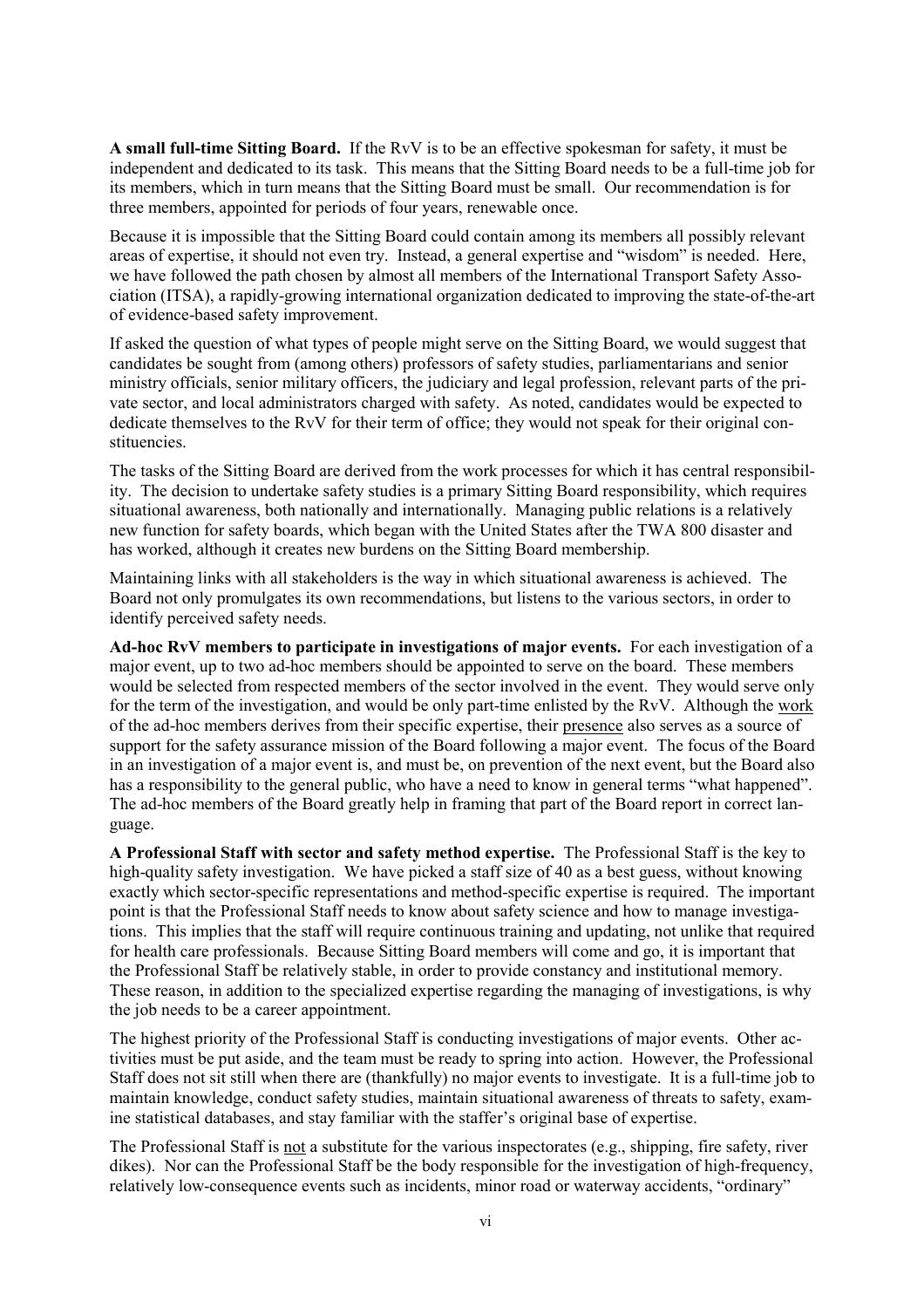fires, etc. These must be the responsibility of the various sectors, who will provide summary information and make their data bases available to the Professional Staff.

Although the Sitting Board represents the Netherlands in the international arena, members of the Professional Staff are also engaged in international activities at the level of their specific expertise, as well as in the conduct of multinational investigations.

**An international cadre of experts-on-call.** For any investigation of a major event, it is anticipated that the required expertise will exceed the capacity of the core Professional Staff. For this reason, a large base of experts will be maintain who can be called to participate in these investigations. One of the requirements of the Professional Staff is to have in mind who might serve as members of investigative teams, so that these teams may be assembled on relatively short notice. For the duration of an investigation, the experts must "belong" to the RvV. Care must be taken in drafting legislation to permit this, while assuring that such an assignment is not detrimental to the expert's normal job.

In order to maintain the independence and integrity of the Board, the Investigator-In-Charge must be a member of the Professional Staff, not an external expert. Experts must play by the RvV's "rules", especially regarding confidentiality, avoidance of blame, and basing findings on evidence. Violators of these rules will not be invited to take part in future investigations. Expertise is not confined to the Netherlands, but must be sought wherever available.

**A supportive information infrastructure.** The RvV is dependent upon an extensive information infrastructure. This infrastructure not only supplies information for the design and conduct of safety studies, but also provides a baseline against which the facts emerging in an investigation of a major event are compared. In deciding to have a safety investigation board, the Dutch government must also commit itself to providing that board with an adequate information infrastructure, and in ensuring that this infrastructure is accessible to the board. The information infrastructure does not, however, stop at the borders of the Netherlands. Information must be shared among the various international bodies addressing safety; in this regard, organizations such as ITSA can serve as a clearinghouse and communications channel.

#### **The Devil Is in the Details: Implementation Issues**

We have provided what we believe is the only reasonable structure for an integral RvV. This does not mean that the structure is not without implementation difficulties. Here, we briefly describe some of the further work that is needed before the board can effectively fulfill its mission.

**Building support for the RvV.** An important word for any Dutch organization is *draagvlak*—loosely translated as consensual support—and the RvV is no exception. Learning the lessons of the difficulties in obtaining support for the Transport Safety Board, the benefits of the RvV must be clearly explained to all of the participating sectors in order to obtain at least a chance of success. Gradualism is not recommended here—if the RvV is established only part-way, there is a significant risk that it will never be entirely integrated, and will therefore fail to achieve its mission. Most important in the creation of support is the recognition of the independence and autonomy that the RvV will require; in short, other parties will have to be willing to surrender some of the power they may have had. For its part the RvV can only exercise an advisory power—it cannot force any of its recommendations on anybody—and it must base its recommendations on the evidence obtained from its investigations and analyses.

**Specifying the skills and the detailed structure of the Professional Staff.** The Professional Staff must have seasoned experts in multiple sectors and methods, but must also be a career opportunity for the young professional dedicated to safety. In this brief research project, we have not attempted to make an inventory of the needed skills, nor how the Staff should be organized.

**Defining and providing the information infrastructure.** The information that the RvV will need for its work processes comes from a wide variety of actors, each of whom must have a clear understanding of the mission of the board and the role that they take in ensuring its effectiveness. Information requirements will shift over time, and both the board and its information sources must be flexible in their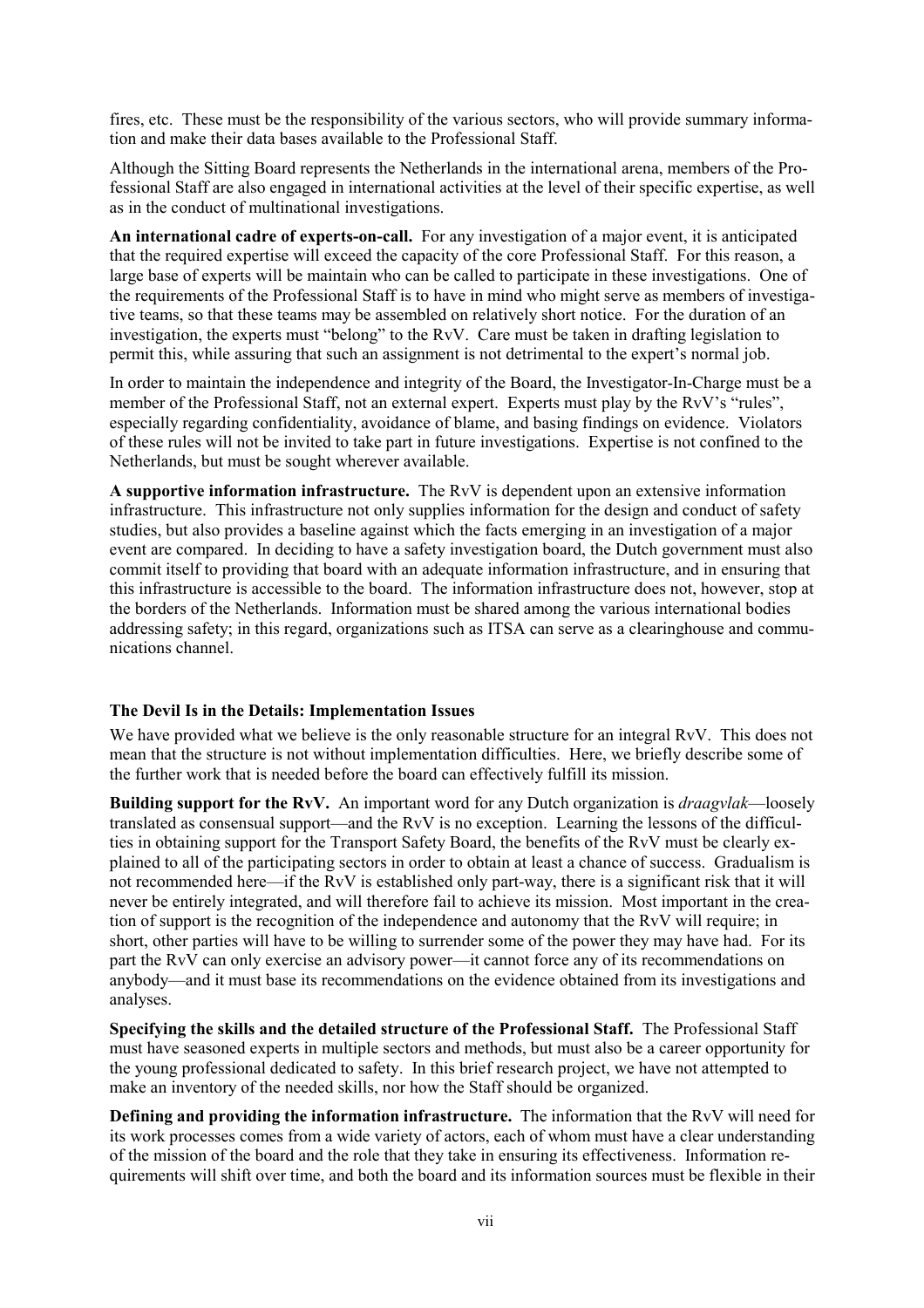willingness to seek and provide additional information and to modify the form in which information is delivered.

**Defining jurisdictional lines regarding taking charge of investigations.** Because the RvV must avoid getting caught up in legal or other issues regarding blame and compensation, clear jurisdictional and legal lines must be established giving it priority in investigations and freedom from being engaged in civil or criminal legal procedures.

**Dealing with confidentiality issues (defense).** Security and confidentiality issues, especially in the area of defense, must be respected in any RvV investigation. This means that how the board deals with confidential materials, how board members obtain security clearances to conduct investigations, and how confidential material is dealt with in the recommendation and feedback work processes must be spelled out in detail.

#### **Conclusion**

Safety boards are a full-time business if they are to be independent, evidence-based and preventionoriented. Because of this requirement, the core components of a board—here defined as the Sitting Board and Professional Staff—must be small and generalist. This implies a need to use external expertise. However, that external expertise must be brought into the board to become part of its structure. If the board "outsources" its work, it will lose the control required to maintain social support. The board can only function in the presence of an adequate and accessible information infrastructure.

We assert that the structure we have described here is the only one that can fulfill the mission of a safety investigation board within the constraints of the Dutch situation. The scope and remit of the proposed RvV is a significant step forward in safety investigation practice, and therefore must be carefully approached as it is implemented.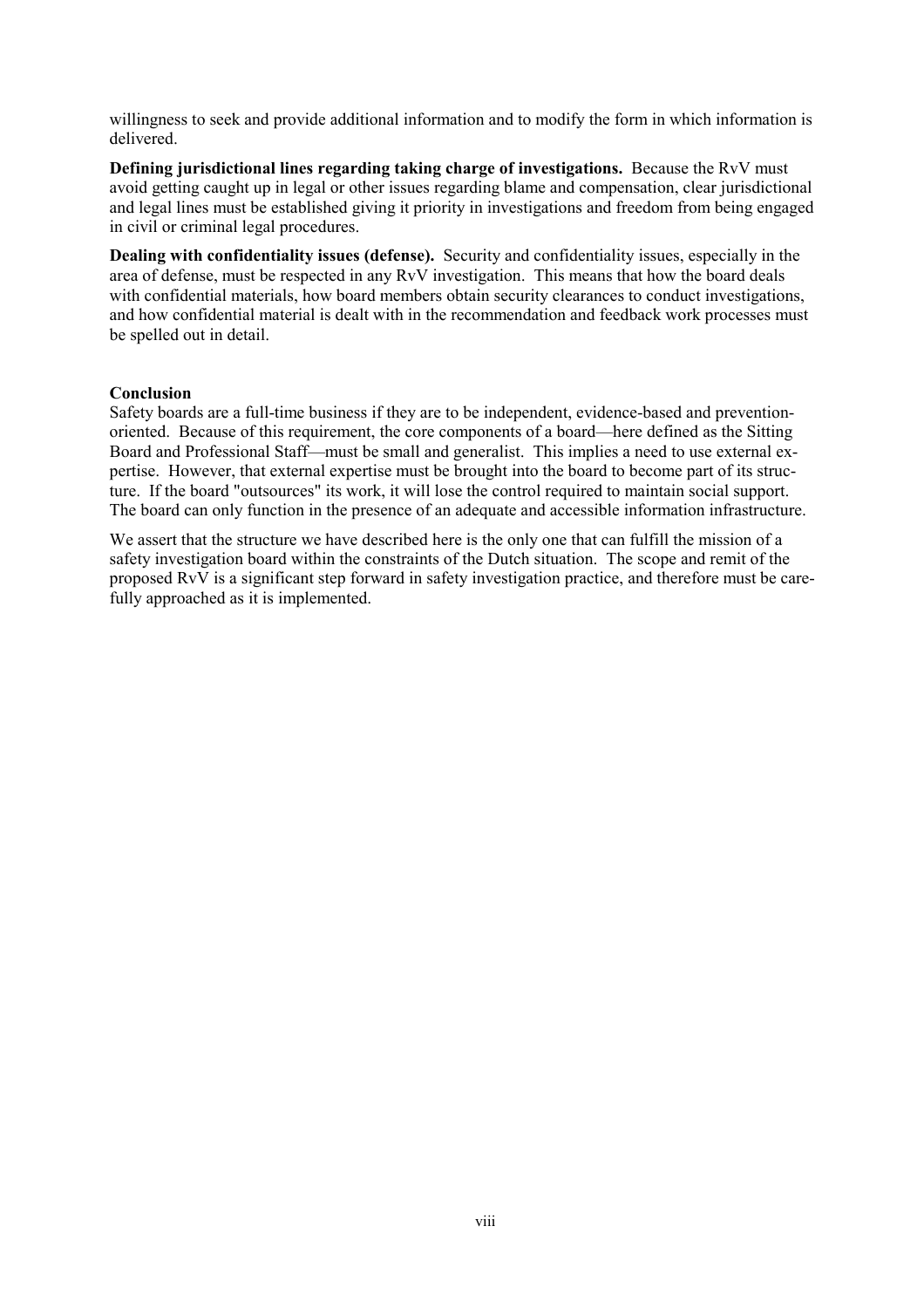## **1. INLEIDING**

# <span id="page-8-0"></span>**1.1. CONTEXT**

De Nederlandse overheid is voornemens tot het vormen van één algemene Raad voor veiligheid, die zich bezighoudt met het onderzoeken van rampen, ongelukken en incidenten op het gebied van transport, defensie, natuur, milieu en industrie. Deze gebieden worden op dit moment door meerdere lichamen (al dan niet in permanente vorm) afzonderlijk bestreken. Ter voorbereiding van deze Raad is bij het directoraat-generaal Openbare Orde en Veiligheid van het ministerie van Binnenlandse Zaken en Koninkrijksrelaties een interdepartementale projectorganisatie ingericht, met de naam Project Onafhankelijk Onderzoek Rampen en Ongevallen (PRO). De taak van het projectbureau is onder meer het voorbereiden van een wetsvoorstel voor een onafhankelijke organisatie voor veiligheidsonderzoek. In dat kader is het van belang te kunnen beschikken over een advies over de gewenste structuur van de onafhankelijke "raad".

# **1.2. OPDRACHT**

RAND Europe is gevraagd advies te geven over de best mogelijke structuur voor deze Raad, gebaseerd op haar internationale kennis en ervaring op dit gebied. In concreto was de opdracht:

- 1. schets een voorlopige organisatiestructuur van een algemene Raad voor Veiligheidsonderzoek mede op basis van eerder uitgebrachte rapporten over de structuur van de RvTV.
- 2. houd bij het schetsen van een voorlopige organisatiestructuur rekening met het gegeven dat:
	- de structuur van de Raad zodanig zal moeten zijn dat het oordeel over de oorzaak van onderscheiden soorten ongevallen onbetwist deskundig is, waaronder die op het terrein van defensie;
	- de oordelen van de Raad gezag zullen moeten hebben binnen de betrokken sectoren;
	- de structuur zodanig moet zijn dat de werkzaamheden van de Raad in de praktijk "bestuurbaar" blijken;
	- de structuur van de Raad zodanig moet zijn dat voldoende mensen van hoog niveau geïnteresseerd zijn in een functie in de Raad;
	- in geval van defensiebetrokkenheid bij het voorval, de politieke verantwoordelijkheid van de Minister van Defensie voor het vertrouwelijk behandelen van (ook buitenlandse) defensie- en staatsbelangen en voor het naleven van internationale militaire afspraken, alsmede diens inhoudelijke aanspreekbaarheid door de buitenlandse politiek in geval van voorvallen waarbij een buitenlandse krijgsmacht is betrokken, gewaarborgd zijn;
	- in geval van defensiebetrokkenheid bij het voorval de defensiecomponent herkenbaar en aanspreekbaar in de organisatiestructuur aanwezig is.
- 3. leg de voorlopige organisatiestructuur voor aan enkele direct betrokkenen, en
- 4. leg op basis van die consultatie een definitief voorstel voor.

## **1.3. ERVARING MET RVTV**

l

Bij de totstandkoming van dit advies heeft RAND Europe gebruik gemaakt van de kennis en ervaring die zij heeft opgedaan bij eerdere onderzoeken, betreffende ongevallenonderzoeksraden in het algemeen en de Raad voor de Transportveiligheid in het bijzonder. In 1996 heeft RAND Europe in opdracht van het Projectbureau Realisatie Transportongevallenraad (TOR) van het Ministerie van Verkeer en Waterstaat een onderzoek uitgevoerd naar mogelijke organisatiestructuren voor een multimodale transportongevallenraad in Nederland. Op basis van analyses van ongevallenonderzoeksraden in binnen- en buitenland werd destijds een conceptueel model van de werkzaamheden van een transportongevallenraad ontwikkeld en een evolutieproces zichtbaar gemaakt dat de onderzochte ongevallenraden doormaken. De uitkomst van dit rapport 'Modellen voor een TOR1', was een schets van twee mogelijke organisatiestructuren, het integraal en federatief model.

<sup>1</sup> Kahan, J.P., L. van Dorp, E.J. Frinking, et al., *Modellen voor een TOR*. RAND Europe Report RE-97.05, April 1997;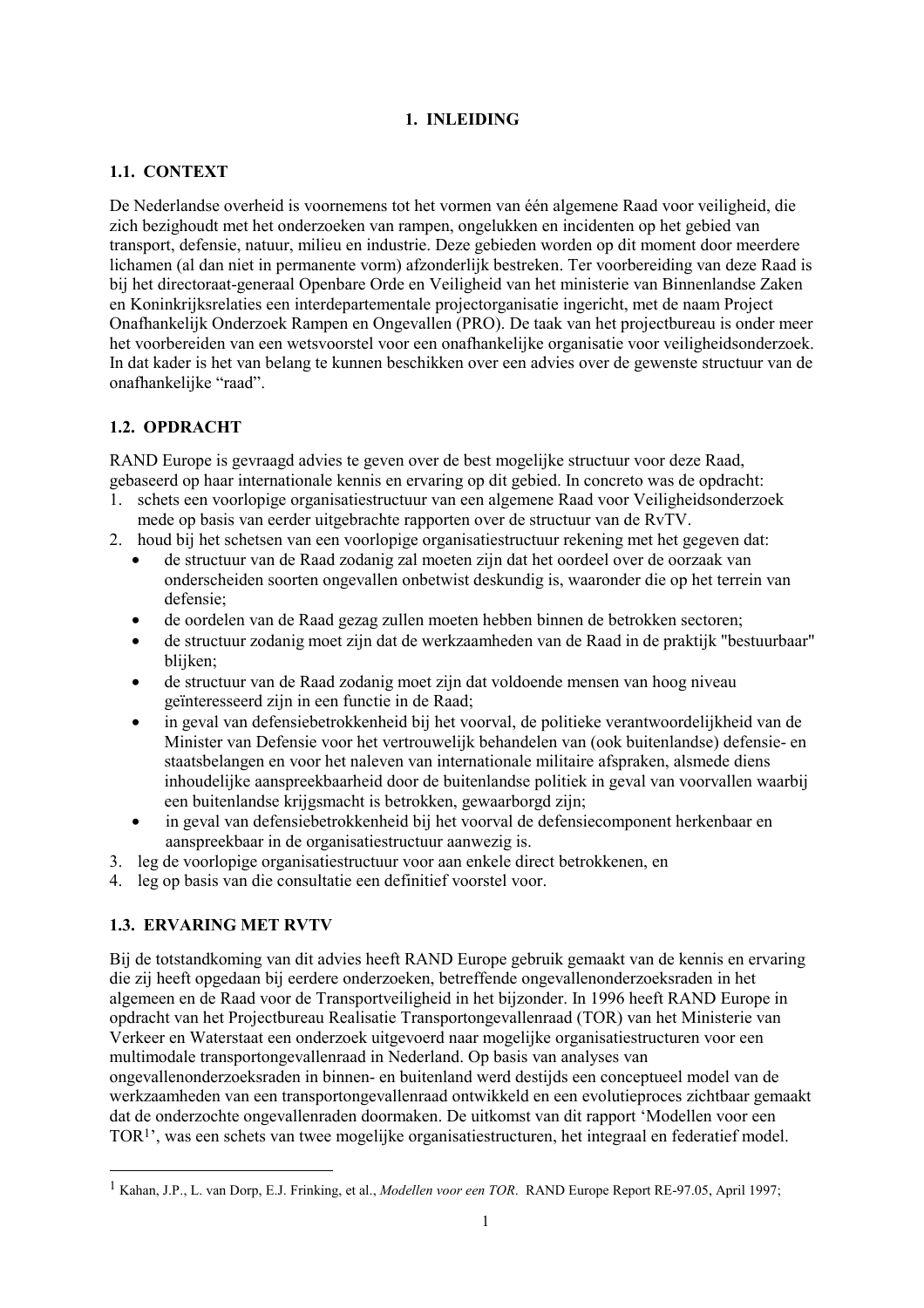<span id="page-9-0"></span>In 1999 deed RAND Europe een tweede onderzoek op dit gebied, nu in opdracht van de Raad voor de Transportveiligheid. In deze studie 'Een open dakraam2' werd een analyse gemaakt van de verschillen tussen het destijds verkozen integrale model en de situatie zoals die in 1999 door de wet was voorgeschreven. Naast de ervaring met ongevallenonderzoeksraden3 heeft RAND Europe ook geput uit haar kennis op het gebied van risicomanagement<sup>4</sup> en veiligheid in het algemeen<sup>5</sup>.

#### **1.4. METHODE VAN WERK**

l

Op basis van bovenstaande kennis en ervaring hebben wij een model geschetst van een organisatiestructuur voor de toekomstige Raad. Gezien de door de opdrachtgever gedefinieerde uitgangspunten voor de Raad bleek dit model de enige mogelijke basis te zijn. Om die reden is reeds vroeg in het onderzoekstraject gekozen eventuele andere modellen buiten beschouwing te laten. Vervolgens is dit model voorgelegd aan diverse Nederlandse betrokkenen (zie bijlage 1) met het verzoek hier vanuit hun dagelijkse praktijk en/of specifieke kennis, commentaar op te geven. Daarnaast is het model ook voorgelegd aan medewerkers van *Safety Boards* in Canada en Nieuw-Zeeland.

Alle interviews zijn afgenomen door medewerkers van RAND Europe, waarbij altijd minimaal één *Research Leader* aanwezig was. Behoudens één interview waren altijd twee of alle drie leden van het RAND Europe onderzoeksteam aanwezig. De gemiddelde tijdsduur van een interview bedroeg ongeveer anderhalf uur. In een aantal gevallen werden in één gesprek twee vertegenwoordigers van dezelfde organisatie geïnterviewd. Met uitzondering van Canada en Nieuw-Zeeland zijn alle interviews op face-to-face basis uitgevoerd. Op basis van de geuite commentaren in de interviews is de voorgelegde globale structuur verder ingekleurd en zijn mogelijke problemen bij de implementatie en werking van de toekomstige Raad geïdentificeerd.

5 Frinking, E.J., M. van het Loo, J.P. Kahan, *Focus op veiligheid.* RAND Europe Report 97-18, December 1997;

<sup>2</sup> Kahan, J.P., E.J. Frinking, B.S. van de Kerke, *Een open dakraam – voor de verbouwing tot integrale Raad voor de Transportveilligheid.* RAND Europe Report RE-99-06, April 1999;

<sup>3</sup> Kahan, J.P., L. van Dorp, J.A. Stoop et al, "The evolution of transportation safety boards," in H.M. Soekkha (ed), *Aviation Safety*, Utrecht, the Netherlands: VSP International Science Publishers, 1997, pp. 639-647;

Kahan, J.P., "Safety board methodology," In S. Hengst, K. Smit and J.A. Stoop (eds.) *Second World Congress on Safety of* 

*Transportation: Imbalance Between Growth and Safety?.* Delft, the Netherlands: Delft University Press, 1999, pp. 42-50. Stoop, J.A., L. van Dorp, J.P. Kahan, J.L. de Kroes, *Wegverkeer binnen de Raad Voor de Transportveiligheid.* RAND Europe Report RE-98.025, October 1998;

Kahan, J.P., B.S. van de Kerke, J.A. Stoop, *Zout is niet zoet: De Schepenwet en de Raad voor de Transportveiligheid.* RAND Europe Report RE-99-01, February 1999;

<sup>4</sup> Kahan, J.P. "Comments on the management of risks," invited discussant, Faculty of Systems Engineering, Policy Analysis and Management, Delft University of Technology, May 1999;

Kahan, J.P. "Real and perceived safety in blood banking," invited presentation to the Stichting Toekomstscenario's Gezondheidzorg workshop on Maatschappelijke Aspecten Bloedvoorziening, Utrecht, November 1998;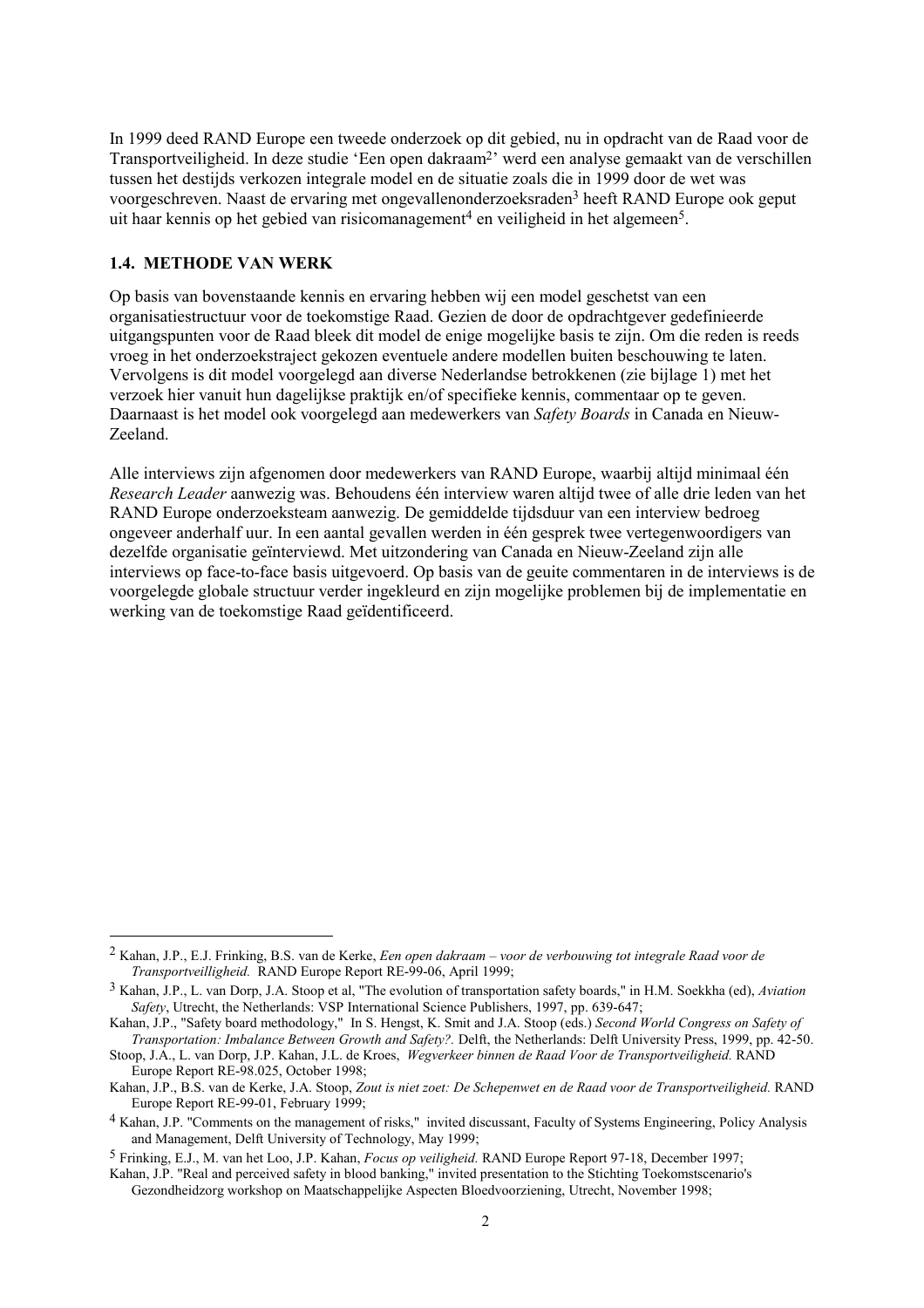# **2. UITGANGSPUNTEN VOOR HET OPZETTEN VAN DE STRUCTUUR**

<span id="page-10-0"></span>Bij het opzetten van een structuur voor de Raad heeft RAND Europe een aantal uitgangspunten gehanteerd. Deze uitgangspunten berusten op conceptuele, praktische en politieke factoren die met het functioneren van veiligheidsraden en het uitvoeren van ongevallenonderzoek te maken hebben. In dit hoofdstuk geven we een toelichting op deze factoren en beschrijven we welke invloed deze uitoefenen op het opzetten van de structuur. Het gaat om de volgende factoren:

- missie van de Raad voor Veiligheidsonderzoek
- generieke werkzaamheden van een veiligheidsraad
- algemene ontwikkelingen ten aanzien van veiligheidsonderzoek
- praktische en politieke randvoorwaarden voor de Raad

Waar in eerste instantie de indruk kan bestaan dat vele structuren samen te stellen zijn, beperkt de zorgvuldige overweging van deze factoren de verschillende mogelijkheden aanzienlijk.

## **2.1. DE MISSIE VAN DE RAAD**

De missie van de Raad kan als volgt worden omschreven:

- 1. Het vaststellen van te *voorkomen* en te *beheersen* oorzaken van ongevallen, rampen en calamiteiten op het gebied van transport, defensie, natuur, milieu en industrie en de beoordeling van de afhandeling van deze voorvallen door rampenbestrijdingsdiensten
- 2. Het identificeren van vroegtijdige signalen die kunnen leiden tot het voorkomen van belangrijke ongevallen, rampen en calamiteiten
- 3. Het verhogen van de veiligheid door aanvaardbare en uitvoerbare aanbevelingen te maken
- 4. Het bevorderen van (gevoelens van) het vertrouwen in de veiligheid onder de Nederlandse bevolking

Deze missie doet zowel recht aan de wens van de Nederlandse overheid één uniforme Raad te hebben, als ook aan de hedendaagse opvatting op welke wijze veiligheidsraden dienen te functioneren. Om die reden is expliciet als onderdeel van de missie het feit opgenomen dat de Raad zich bezighoudt met het identificeren van vroegtijdige signalen die mogelijk tot belangrijke ongevallen, rampen en calamiteiten kunnen leiden. Dit maakt duidelijk dat de Raad zich niet uitsluitend beperkt tot het onderzoeken van de ongevallen, rampen en calamiteiten zelf.

Het vierde onderdeel van de missie maakt duidelijk dat de Raad zich een gezaghebbende status moet verwerven in het veiligheidsdenken in Nederland en daarmee grenzen tussen overheden, sectoren en maatschappelijke groeperingen overstijgt. De kracht van de Raad ligt in zijn onafhankelijkheid en mogelijkheid zijn aanbevelingen te doen aan elke relevante partij. Omgekeerd bezit de Raad deze kracht omdat hij geen dwingende macht heeft over welke partij dan ook en al zijn aanbevelingen gebaseerd zijn op bewijs dat voortkomt uit het onderzoek.

#### **2.2. WERKZAAMHEDEN VAN EEN RAAD**

In het kader van het eerder genoemde onderzoek 'Modellen voor een TOR', heeft RAND Europe een conceptueel model ontwikkeld voor transportongevallenraden in het algemeen. Er hebben zich in de voorbije jaren geen belangrijke ontwikkelingen voorgedaan in veiligheidsdenken die afbreuk aan de voornaamste principes van dit model zou kunnen doen. Bovendien heeft het model een zodanige reikwijdte dat het ook toepasselijk is voor veiligheidsonderzoek in het algemeen. Derhalve houden wij bij het overwegen van een structuur voor de Raad voor Veiligheidsonderzoek vast aan dit conceptuele model en geven hiervan een korte beschrijving. In het model is sprake van vijf fundamentele werkprocessen die onderling nauw met elkaar verbonden zijn. Deze vijf processen vormen samen het volledige scala van werkzaamheden dat een ongevallenraad als taakstelling kan hebben. De structuur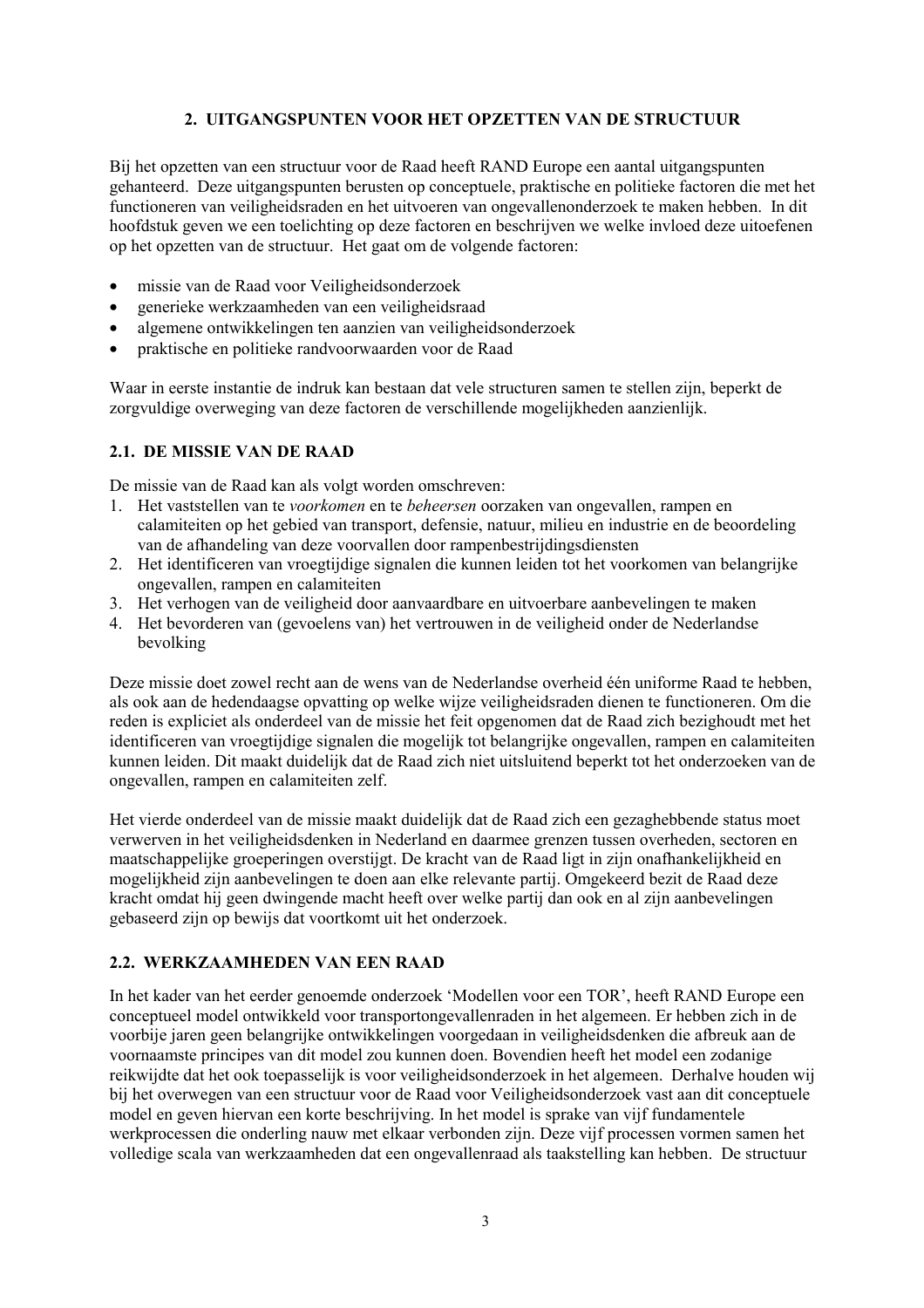van de Raad moet het uitvoeren van deze werkzaamheden ten alle tijde mogelijk maken en de verantwoordelijkheden voor de activiteiten bij de juiste instantie (zijnde de Raad) leggen.



Figuur 1: de vijf werkprocessen van de Raad

**(1) Initiatieproces.** In het initiatieproces wordt bepaald wanneer de Raad in actie komt. Aan het ene uiterste is een Raad middels internationale verdragen verplicht onderzoek in te stellen naar bepaalde ongevallen, aan het andere uiterste kunnen de Raadsleden gebruik maken van hun kennis en ervaring bij het selecteren van te onderzoeken ongevallen. Als input voor dit proces vallen twee categorieën bronnen te onderscheiden. Ten eerste krijgt de Raad meldingen binnen van concrete, recent gebeurde ongevallen en incidenten. Als tweede bron van informatie kan de Raad beschikken over statistische ongevalsgegevens en ander wetenschappelijk onderzoek naar ongevallen dat al eerder verricht is. Verder kunnen ook maatschappelijke opinies over het vóórkomen van bepaalde ongevallen aanleiding zijn voor het initiëren van studies en/of onderzoek. In de Nederlandse context zal de Raad formeel gezien slechts in actie komen naar aanleiding van een ramp, (zwaar) ongeval of incident. Zonder een dergelijk concreet voorval zouden de werkzaamheden van de Raad neigen naar die van een beleidsadviserend orgaan.

**(2) Ongevalsonderzoek.** Het ongevallenonderzoek heeft als doel alle relevante gegevens over het ongeval/incident te verzamelen en te analyseren teneinde de systematische veiligheidstekorten te identificeren. Het ongevallenonderzoek kan drie hoofdvormen aannemen. De Raad kan namelijk beslissen tot het instellen van:

(1) *een diepgaand onderzoek naar een enkel voorval*. Dergelijk onderzoek is altijd een reactie op het gemelde ongeval.

(2) *een retrospectieve veiligheidsstudie naar een reeks van voorvallen*. Een dergelijke veiligheidsstudie heeft als doel de factoren, die aan een voorval ten grondslag liggen, te analyseren in het licht van eerdere, soortgelijke voorvallen. Dit kan worden gedaan door middel van een uitgebreid onderzoek van ongevallen uit het verleden, door een analyse van statistische gegevens over het ongevalstype of door een combinatie van beide methoden.

(3) *een anticiperende veiligheidsstudie*. Deze vorm van experimenteel onderzoek richt zich op een bepaald type voorval waarvan men verwacht dat het zich in de toekomst zal kunnen herhalen, maar waarvan de oorzaak nog niet duidelijk is. Voor een dergelijke veiligheidsstudie wordt door de Raad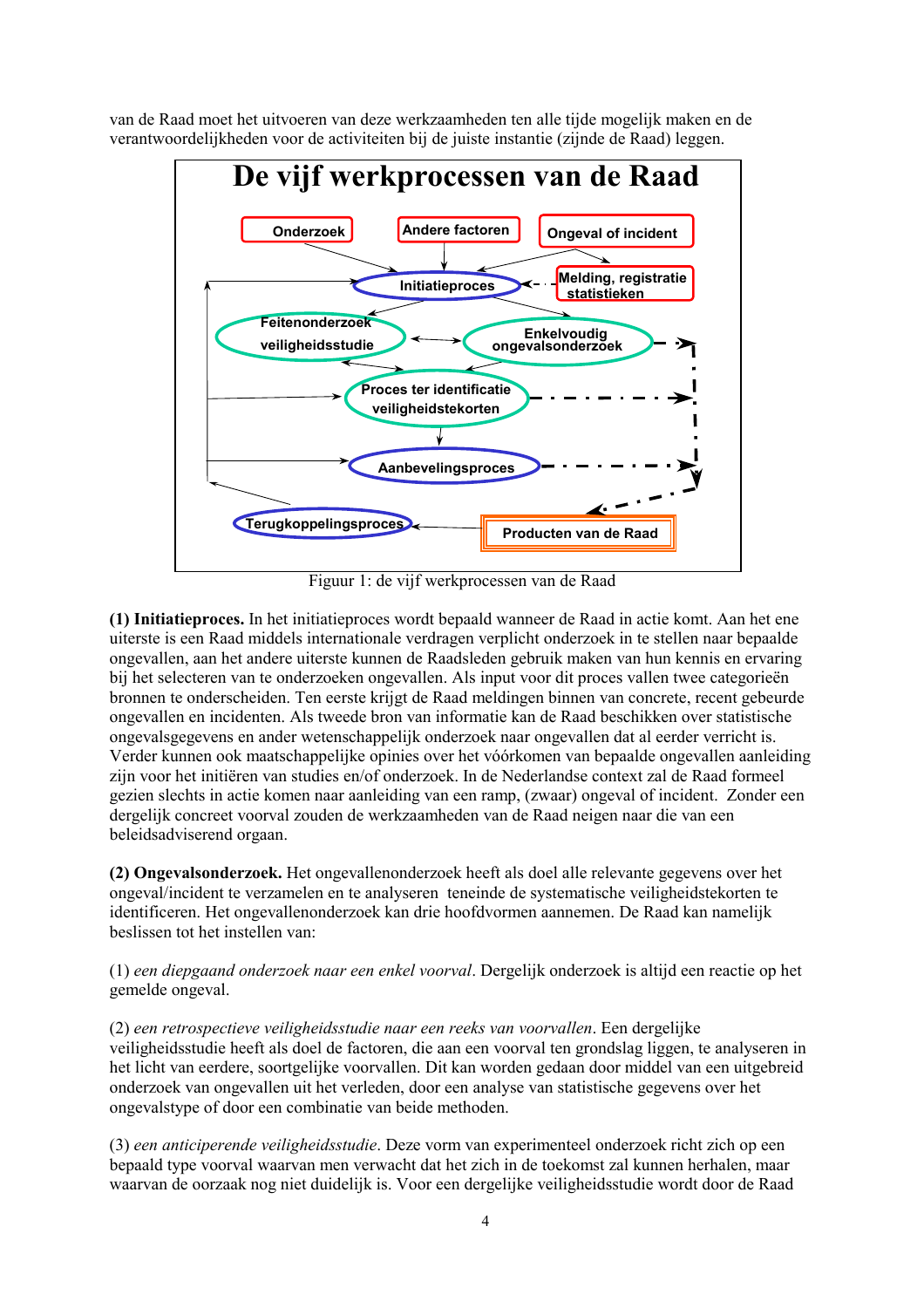<span id="page-12-0"></span>een *go team* van onderzoekers gereed gehouden om uit te rukken waar en wanneer het voorval zich weer voordoet. Dit team staat klaar om specifieke gegevens te verzamelen met als doel de hypothese(n) over de oorzaak van het betreffende voorval te testen.

**(3) Het proces ter identificatie van veiligheidstekorten.** Het proces ter identificatie van veiligheidstekorten onderzoekt de feiten van één enkel ongeval/incident of van een veiligheidsstudie teneinde systematische oorzaken van tekorten aan veiligheid te achterhalen. Voor dit proces maakt de Raad gebruik van een combinatie van twee soorten deskundigheid:

- de nieuwste wetenschappelijke inzichten op het terrein van veiligheidskunde, statistiek en systeemleer;
- en (praktijk-)ervaring met en kennis van de specifieke modaliteit.

**(4) Het aanbevelingsproces.** In het aanbevelingsproces formuleert de Raad realistische en aanvaardbare maatregelen om herhaling van het voorval in de toekomst te voorkomen. Deze aanbevelingen volgen logischerwijs uit de geïdentificeerde veiligheidstekorten. De aanbevelingen van de Raad dienen aan iedere betrokkene gericht te kunnen zijn: overheid, professionele ondernemingen of individuele gebruikers. De Raad dient er zorg voor te dragen dat de aanbevelingen politiek haalbaar zijn, dat wil zeggen dat er voldoende draagvlak bij de betrokken partijen voor bestaat. Daarnaast moeten de aanbevelingen van de Raad ook in financieel opzicht realistisch zijn.

**(5) Het terugkoppelingsproces.** Het terugkoppelingsproces omvat de communicatie tussen het werk van de Raad en de buitenwereld, de diverse actoren die betrokken zijn bij het gebruik van het systeem. Binnen dit proces worden twee activiteiten onderscheiden, namelijk (1) voortgangsbewaking en (2) feedback en communicatie. Voortgangsbewaking houdt in dat op systematische wijze bijgehouden wordt hoe en in welke mate gehoor wordt gegeven aan de aanbevelingen. Hoewel dit niet eenvoudig is, betekent voortgangsbewaking daarnaast ook het meten van de daadwerkelijke effectiviteit van de geïmplementeerde aanbevelingen.

Het terugkoppelingsproces omvat ook de feedback naar en communicatie met alle partijen die betrokken zijn bij de veiligheid in het algemeen en het werk van de Raad in het bijzonder. Zo betekent feedback bijvoorbeeld dat de Raad naar aanleiding van zaken die spelen in het publieke veiligheidsbewustzijn kan besluiten om een veiligheidsstudie naar deze zaken te initiëren. Op deze wijze is de cirkel van processen rond; er wordt teruggekoppeld naar het initiatieproces. Daarnaast richt dit proces zich op het verwerven en onderhouden van de vertrouwensrelatie tussen de Raad en de vele actoren (zoals beroepsgroep, overheid, risicodrager) in de veiligheid.

## **2.3. ONTWIKKELINGEN IN HET VEILIGHEIDSONDERZOEK**

De specifieke werkzaamheden van elk van de beschreven processen en de doelstelling ervan zijn aan continue ontwikkeling onderhevig. Op basis van het beschreven conceptuele model kan worden gesproken van een evolutie van veiligheidsraden. In deze evolutie kunnen vijf stadia worden onderscheiden, die een Raad achtereenvolgens kan doormaken.

1. Onafhankelijkheid van de positie van de Raad

De meeste ongevallenraden zijn begonnen als deel van de overheid met het doel de verantwoordelijkheid voor ongevallen vast te stellen. Door een ongevallenraad een onafhankelijke status te geven, los van overheden of andere partijen, wordt objectiviteit gewaarborgd. Gaandeweg heeft de onafhankelijkheidsgedachte zich nog verder uitgebreid. Het is nu van belang dat een Raad geen enkele specifieke partij vertegenwoordigd of voor het opzetten van onderzoek hiervoor wordt benaderd. Een Raad richt zich zuiver op het vertegenwoordigen en verpersoonlijken van het algemeen belang.

2. Causaliteit in plaats van schuld

Het aanwijzen van een schuldige partij heeft binnen ongevallenraden plaats gemaakt voor het bepalen van de verantwoordelijke factoren op basis waarvan ongevallen in de toekomst vermeden kunnen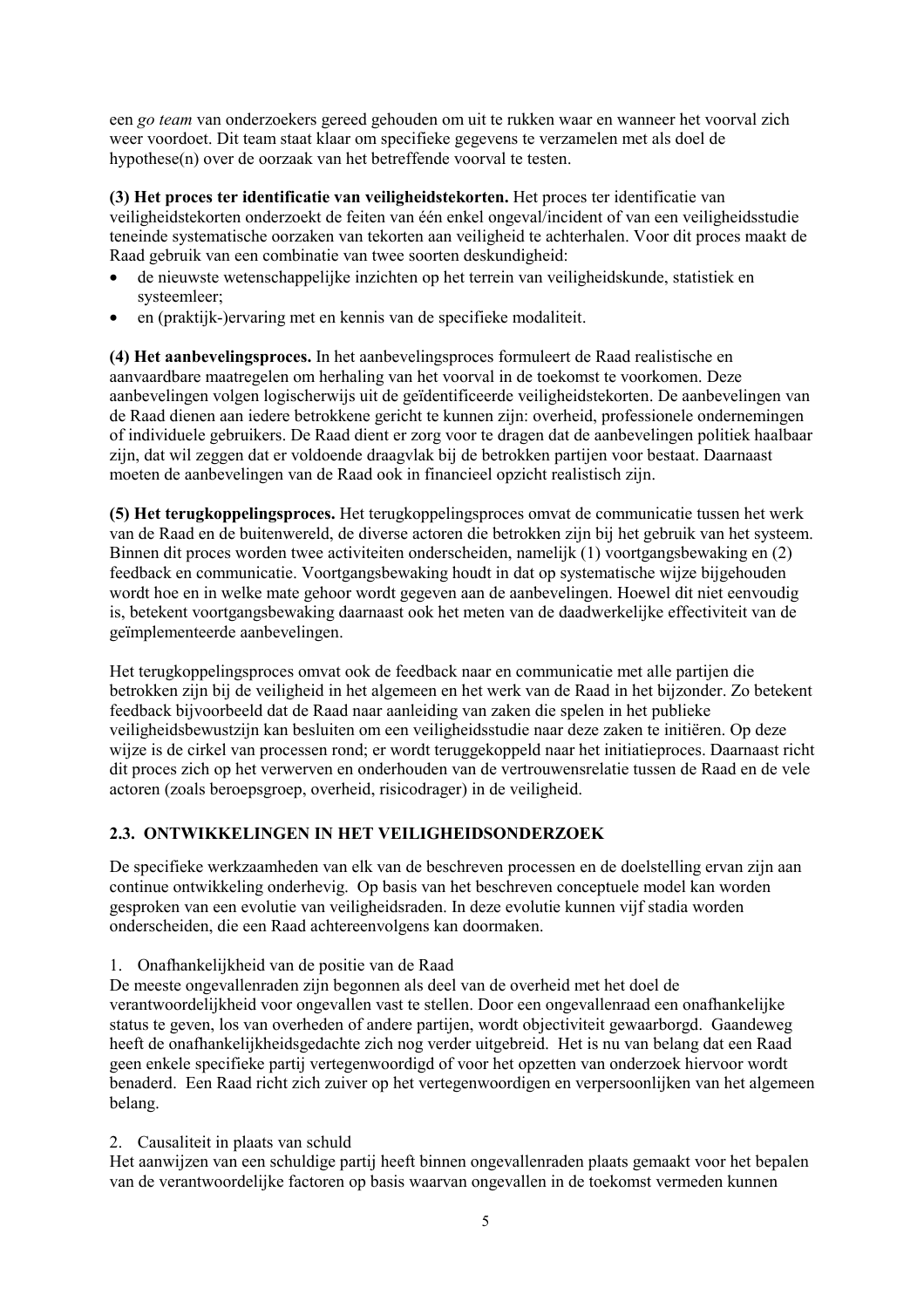<span id="page-13-0"></span>worden. Het scheiden van deze twee processen is van groot belang voor het ongevallenonderzoek. Het doel van veiligheidsonderzoek om te begrijpen hoe het ongeval heeft kunnen gebeuren kan alleen bereikt worden indien betrokken partijen de verzekering hebben dat hun bijdrage aan het onderzoek niet tot een grotere kans op vervolging zal leiden.

### 3. Multimodaliteit

De aanzet tot deze ontwikkeling is een combinatie geweest van de voordelen van schaalvergroting en de opkomst van veiligheidswetenschappen als een interdisciplinair vakgebied. Dit denken onderstreept dat de kennis opgedaan binnen één specifieke modaliteit niet tot die modaliteit beperkt diende te blijven, maar verspreid moest worden, zodat andere modaliteiten hier hun voordeel mee konden doen.

### 4. Systeemdenken

Hiermee veranderde de focus van het onderzoek naar de meest waarschijnlijke oorzaak van het ongeval naar tekortkomingen in het totale systeem waarbinnen het ongeval plaats heeft gevonden. Feitenonderzoek werd daarmee ingeruild voor het opsporen van factoren die verantwoordelijk zijn voor toekomstige ongevallen. Niet de meest waarschijnlijke oorzaak stond nu nog centraal, maar de best te beïnvloeden oorzaak.

### 5. Veiligheidsstudies

Een laatste stap in het evolutieproces is het doen van veiligheidsstudies naar reeksen van ongevallen. Deze zijn nodig om eerder genoemde systematische veiligheidstekorten op te sporen. Veiligheidsonderzoek verschuift hiermee van reactief naar pro-actief.

Bij de oprichting van de RvTV maakte Nederland een forse stap ten aanzien van de eerste drie ontwikkelingen. Met de geplande oprichting van een Raad voor Veiligheidsonderzoek is die ontwikkeling nu volledig. Vooral ten aanzien van de multimodaliteit zal Nederland een voorloper zijn. Er zijn slechts een aantal voorbeelden van raden wereldwijd die een dergelijke brede oriëntatie hebben. De Raad zal in zijn taakstelling nu ook de mogelijkheid krijgen om de laatste twee ontwikkelingen volledig te implementeren. De structuur van de Raad zal deze moeten faciliteren en bemoedigen.

# **2.4. RANDVOORWAARDEN VOOR DEZE SPECIFIEKE RAAD**

## **2.4.1. Vereisten ten aanzien van werkprocessen**

Ten aanzien van de werkprocessen in deze specifiek Raad kan grotendeels worden aangesloten bij de eerder beschreven werkprocessen in het bijbehorende conceptuele model. Het - op enkele kleine punten aangepaste - model voor de Raad ten aanzien van de werkprocessen is hieronder weergegeven.

Het initiatieproces maakt duidelijk dat de Raad niet alleen belangrijke gebeurtenissen bestudeert. Kleinere gebeurtenissen, incidenten, statistische indicatoren, opinies en wetenschappelijk onderzoek kunnen ook aanleiding geven tot een beslissing van de Raad om een veiligheidsstudie uit te voeren.

Feitenonderzoek vormt de basis voor elk veiligheidsonderzoek. Het model benadrukt dat de Raad zich bezighoudt met verschillende typen feitenonderzoek.

De identificatie van veiligheidstekorten is de belangrijkste analytische methode die inzicht verschaft in de mogelijkheden de veiligheid te vergroten. De Raad moet, gebruik makend van zijn professionele staf, op het hoogste niveau van deze analytische methoden opereren.

Aanbevelingen moeten zijn gebaseerd op analyse. Ze dienen praktisch te zijn en gericht aan die partijen die in staat zijn ze te implementeren.

Het terugkoppelingsproces omvat niet alleen het monitoren van het resultaat van de aanbevelingen, maar ook het creëren van draagvlak voor deze aanbevelingen. Een nog belangrijker aspect van het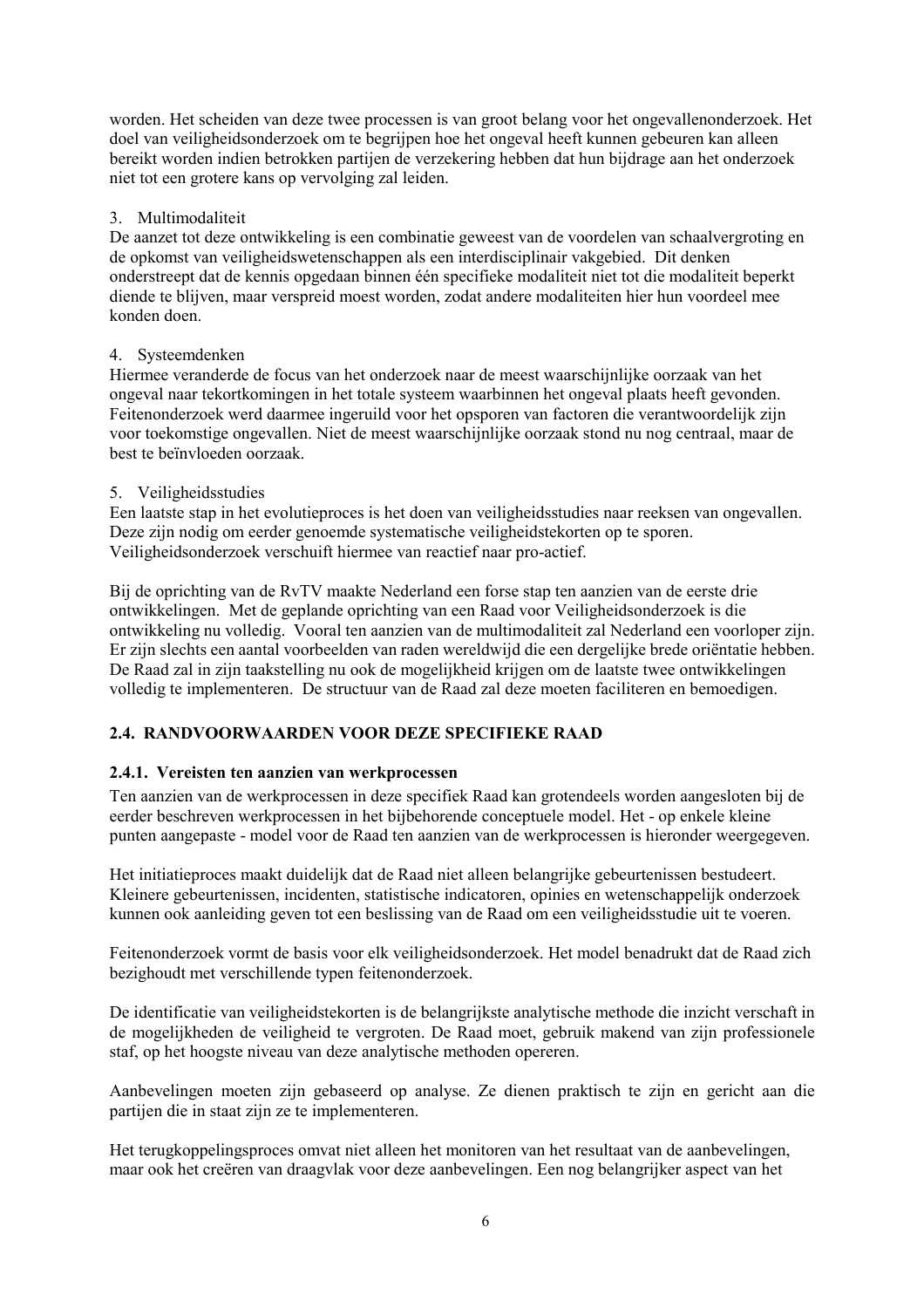<span id="page-14-0"></span>terugkoppelingsproces is het pro-actief benaderen van de verschillende groepen actoren om op die wijze gevaren voor de veiligheid te identificeren, zodat de Raad zich door middel van veiligheidsstudies daarop kan gaan richten.

### **2.4.2. Politieke en praktische randvoorwaarden**

In de formulering van de onderzoeksopdracht en in het politieke debat voorafgaande aan het besluit tot oprichting van één Raad zijn nadere politieke en praktische uitgangspunten aangegeven. Deze hebben wij als randvoorwaarden op het functioneren van de toekomstige Raad meegenomen.

Voor een deel overlappen deze voorwaarden met de uitgangspunten zoals die eerder in dit hoofdstuk beschreven zijn. Allereerst gaat het om de onafhankelijkheid van de Raad. Aan deze vereiste kan inhoud worden gegeven door middel van de juridische vorm, het ontbreken van gezagsrelaties met andere overheidsorganisaties en het geven van vrijheid voor het invullen van de werkzaamheden.

Een tweede randvoorwaarde is de integraliteit van het onderzoek. Hier is naast de wijze van het uitvoeren van onderzoek, ook het creëren van de mogelijkheid tot veelvuldige interactie tussen onderzoeken uit diverse sectoren en de algehele multi- en interdisciplinaire benadering van groot belang. Gezien het brede terrein waarop de Raad actief zal zijn, vereist dit een balans tussen ervaring en specifieke kennis op één terrein en overzicht van en inzicht in de verschillende ontwikkelingen op alle terreinen.

Een derde aspect betreft de bestuurskracht van de Raad. De structuur en de samenstelling van de Raad zal zodanig vorm moeten krijgen zodat het onderzoek en de daaruit voortvloeiende aanbevelingen ook een positieve uitwerking kunnen hebben op de veiligheidssituatie en de gevoelens daarover.

Tenslotte moet de structuur (of beter: het functioneren van de Raad) herkenbaar zijn voor de betrokken sectoren, met name voor defensie-gerelateerde onderwerpen.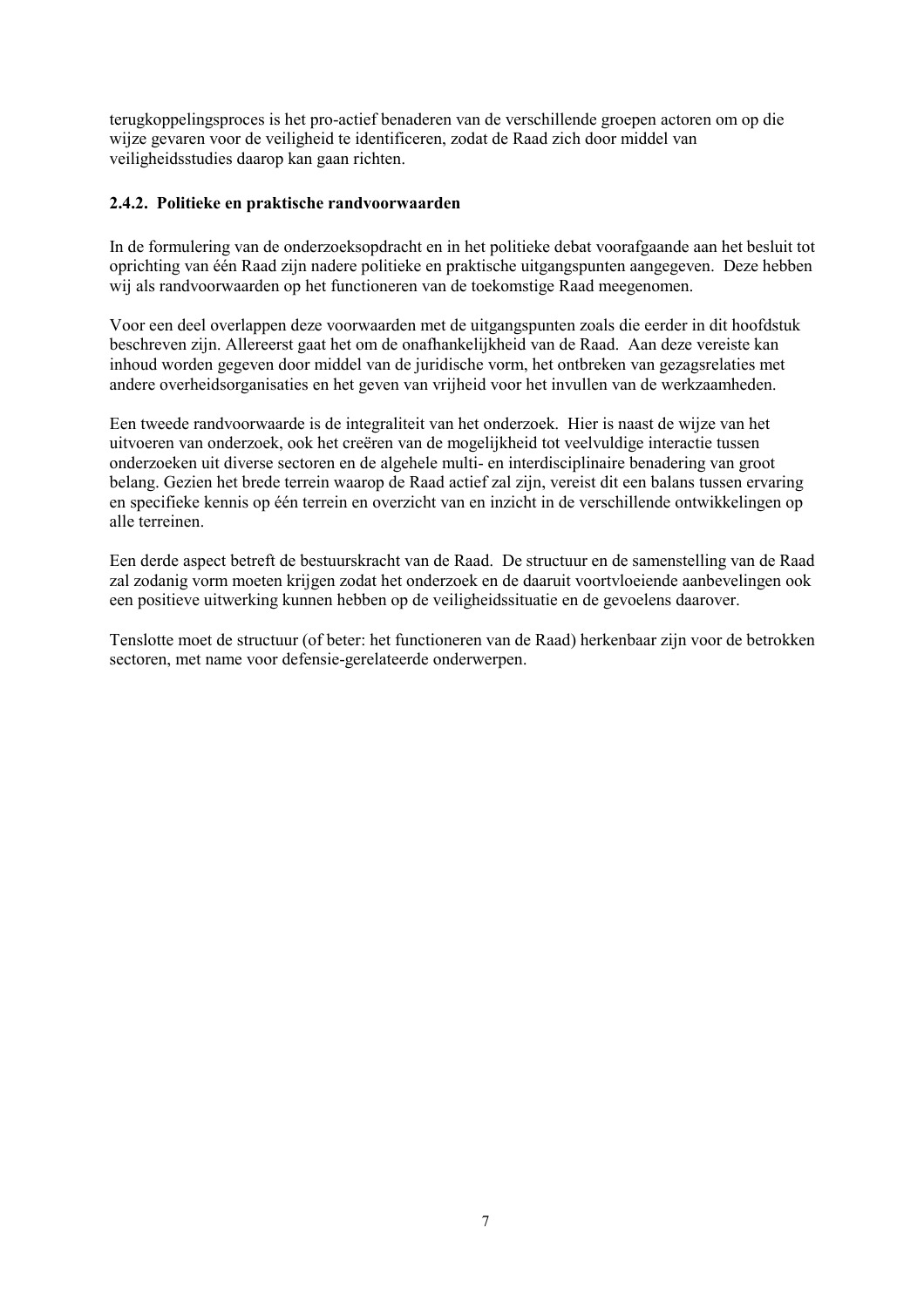### **3. STRUCTUUR VAN DE RAAD**

## <span id="page-15-0"></span>**3.1. ALGEMENE STRUCTUUR**

### **3.1.1. Achtergrond**

Nederland kent reeds een permanente Raad voor ongevallenonderzoek die zich bezig houdt met ongevallen in de transportsector, de Raad voor de Transportveiligheid. De structuur van deze Raad kent een overkoepelend orgaan met daaronder verschillende kamers voor de verschillende modaliteiten en daaronder weer een staf. Deze structuur is een uitvloeisel geweest van het samensmelten van verschillende bestaande organisaties die actief waren binnen het transportongevallenonderzoek en heeft gepoogd aan een veelvoud van wensen tegelijkertijd te voldoen. Deze structuur kent een aantal weeffouten<sup>6</sup> en wordt bovendien met een aantal praktische uitvoerende problemen geconfronteerd, waardoor veiligheidsonderzoek niet efficiënt is gestructureerd, er geen duidelijke verantwoordelijkheid met betrekking tot dataverzameling en integratie bestaat en de RvTV niet beschikt over voldoende staf die adequaat alle taken binnen haar missie kan uitvoeren.

Bij het schetsen van de structuur van de nieuwe Raad zijn wij uitgegaan van de meest optimale structuur waarmee de Raad zijn missie kan vervullen, de randvoorwaarden in overweging nemende. Er bestaat de neiging om uit de bestaande structuur van de RvTV te gaan denken over een nieuwe, aangepaste structuur. Wij hebben echter getracht zoveel mogelijk vanuit een blanco uitgangspositie en op basis van de uitgangspunten zoals in het vorige hoofdstuk beschreven te redeneren. Uiteraard hebben we ons niet afgesloten voor lessen die uit het huidige functioneren van de RvTV en andere raden in binnen- en buitenland te leren zijn.

### **3.1.2. De structuur**

l

Naast de uitgangspunten zoals die in het voorgaande aan de orde zijn gekomen, hebben we bij het opzetten van de structuur als belangrijkste richtlijnen logica (processen en elementen hebben directe relaties met elkaar), transparantie (zo min mogelijk aansturende lijnen) en flexibiliteit (mogelijkheid tot het inspelen op verschillende situaties) gediend. Daarnaast hebben we ook van voorbeelden van en ervaringen met soortgelijke organisaties in het binnen- en buitenland gebruik gemaakt.

De structuur verlaat de gedachte van aparte kamers zoals die nu in de RvTV is vertegenwoordigd. Dit is een doelbewuste keuze. Er kleven een aantal principiële bezwaren aan een kamerstructuur. Een dergelijke structuur, die overigens in geen enkel ander land gangbaar is,

- druist in tegen het systeemdenken en de integraliteit en stroomlijning van onderzoek die als een van de voorname uitgangspunten zijn gehanteerd,
- bemoeilijkt de naadloze uitvoering van de eerder beschreven werkprocessen, omdat de verantwoordelijkheden voor deze processen niet eenduidig zijn af te bakenen,
- ontneemt voor een deel de transparantie en de bestuurskracht van de organisatie door de veelheid van organisatie-elementen, en
- hindert de herkenbaarheid van de Raad naar het brede publiek.

Ons inziens wegen deze nadelen veel zwaarder dan de potentiële voordelen van een kamerstructuur die in de herkenbaarheid naar de betrokken sectoren en specifieke deskundigheid van onderzoek liggen. Uiteraard zijn deze factoren voor het functioneren van de Raad van belang. Wij denken dat dit aspect via de personele samenstelling en inhoudelijke verantwoordelijkheden van de Raad, staf en omgeving ondervangen kan worden. Dit komt bijvoorbeeld ook tot uiting bij de formele afstemming tussen de

<sup>6</sup> zie ook: Kahan, J.P., E.J. Frinking, B.S. van de Kerke, *Een open dakraam – voor de verbouwing tot integrale Raad voor de Transportveilligheid.* RAND Europe Report RE-99-06, April 1999. Voorbeelden van de huidige problemen zijn bijvoorbeeld het gebrek aan formele interactie tussen kamers onderling, de zeer uitgebreide competentie van de kamers waardoor de mogelijkheid van de Raad om het proces te beheren aanzienlijk wordt beperkt.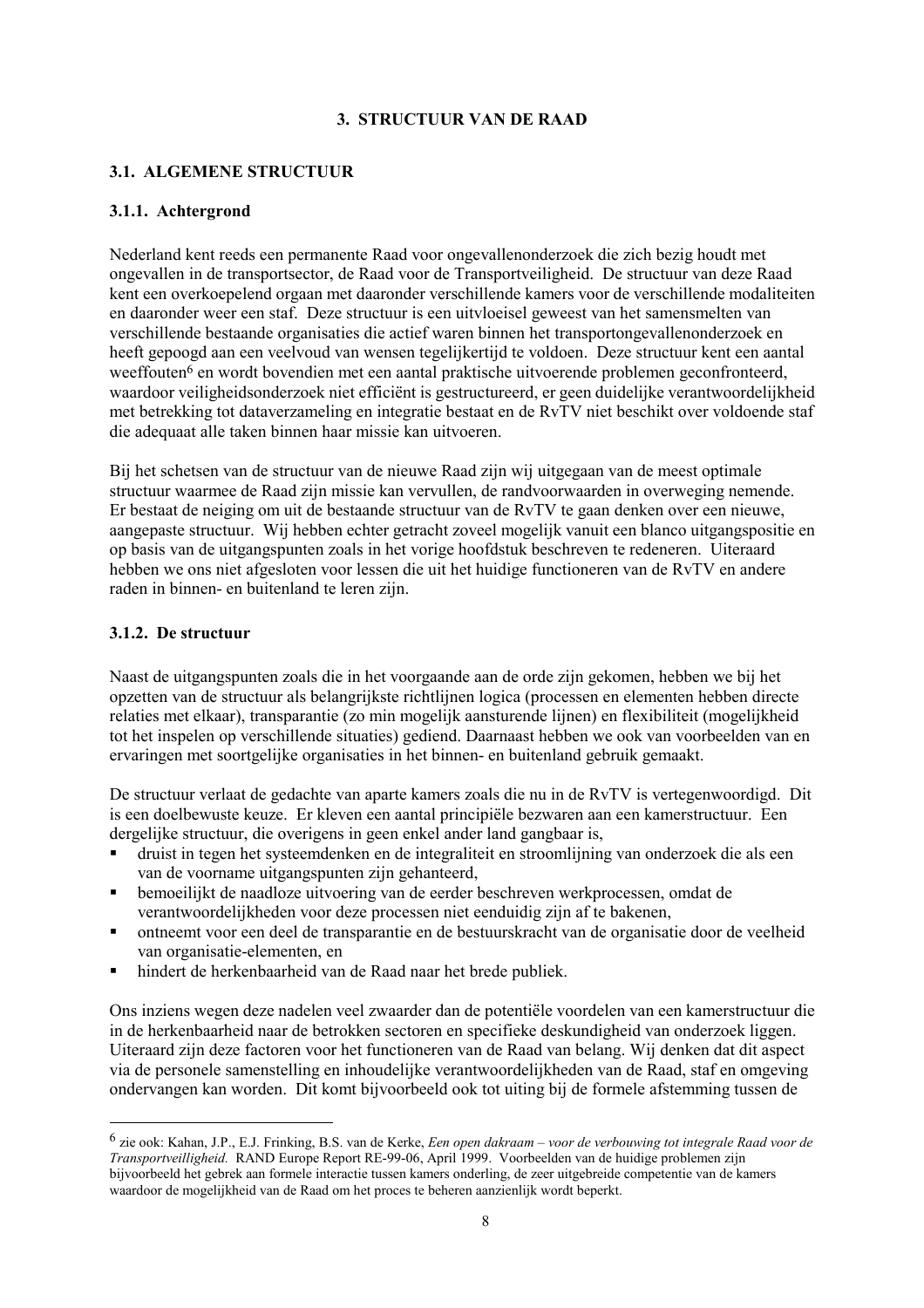Raad en de Minister van Defensie die wettelijk zal worden geregeld.

Wij hebben aan de hand van de hieronder voorgestelde structuur deze verschillende factoren trachten te verwerken. Deze structuur bevordert ons inziens de onafhankelijkheid, integraliteit en bestuurskracht van de Raad, terwijl we via een aantal externe elementen de herkenbaarheid, deskundigheid en flexibiliteit van de Raad vorm geven.



figuur 2: Structuur van de Raad

De structuur kent vijf verschillende elementen. Formeel omvatten de twee elementen "Raad" en "Professionele Staf" de gehele Raad als organisatie. In het daadwerkelijke functioneren van de Raad is echter de betrokkenheid van en de ondersteuning door de overige drie elementen van elementair belang. De belangrijkste kenmerken van de onderscheiden elementen zijn:

- een Raad als aansturend deel dat klein van omvang en permanent bezet is,
- een Professionele staf die ervaring en expertise met de betrokken sectoren en de methodologische aspecten van veiligheidsonderzoek combineert,
- ad-hoc leden die specifieke kennis, kwaliteitscontrole en draagvlak van de betroffen sectoren inbrengen,
- experts op afroep, waar in het geval van grote ongevallen expertise en menskracht vandaan gehaald kan worden, en
- een informatie-infrastructuur die de gegevens voor de opzet en het uitvoeren van de onderzoeken aandraagt en tevens fungeert als basis waartegen de gevonden feiten in een onderzoek kunnen worden afgezet.

De Raad als organisatie (Raad en Professionele Staf) is zelf relatief klein in omvang in verhouding tot de totale hoeveelheid mogelijke zaken waarover hij zich zal moeten buigen. Daarom dient de Raad te kunnen terugvallen op een ruime hoeveelheid externe ondersteuning (Ad-hoc leden en Experts op afroep). Hieronder zullen we per element een toelichting geven op de door ons voorziene samenstelling, werkzaamheden en verantwoordelijkheden van de organen die in deze structuur zijn vermeld.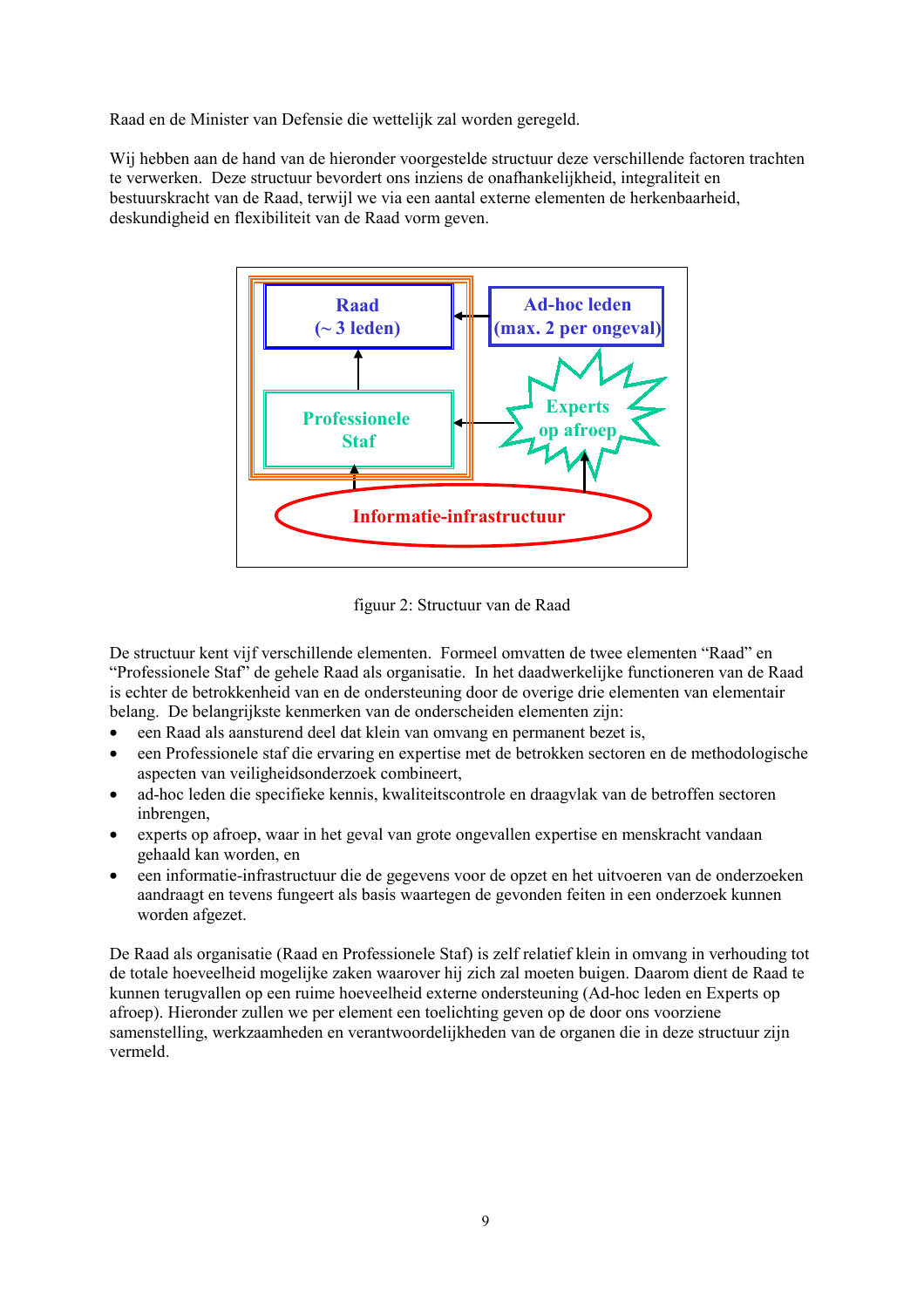## <span id="page-17-0"></span>**3.2. SAMENSTELLING, VERANTWOORDELIJKHEDEN EN WERKZAAMHEDEN**

#### **3.2.1. Raad7**

l

#### Samenstelling en Verantwoordelijkheden

De Raad zal om en nabij de drie leden kennen. Deze leden kenmerken zich door een brede oriëntatie op en kennis van veiligheidsvraagstukken. Bovendien moeten zij een reputatie van onafhankelijkheid hebben. Deze leden zullen voltijds worden aangesteld in de Raad. Elk van de leden heeft een aanstellingstermijn van vier jaar die eenmalig verlengd kan worden. Deze aanstellingstermijnen zullen zoveel mogelijk overlapping tussen de leden vermijden zodat leden op verschillende momenten zullen terugtreden en de continuïteit in het functioneren van de Raad gewaarborgd blijft. De belangrijkste verantwoordelijkheden van de Raadsleden betreffen het besturen van alle fasen van het onderzoeksproces zoals beschreven in het voorgaande hoofdstuk. Bij de directe werkzaamheden zal de betrokkenheid van de leden zich vooral richten op de initiatie, aanbeveling en terugkoppeling.

Omdat de leden onmogelijk alle specifieke deskundigheden binnen de Raad kunnen verenigen, moet hier ook niet naar gestreefd worden. Hierbij volgen wij de weg die bijna alle leden van de *International Transportation Safety Association* (ITSA) volgen. De ITSA is een snel-groeiende internationale organisatie met het doel het verbeteren van de state-of-the-art in *evidence-based* veiligheidsonderzoek. Wel is het zo dat eventuele portefeuilles zoveel mogelijk op basis van competentie verdeeld dienen te worden.

De kleine omvang en brede oriëntatie van de Raad maakt het mogelijk daadkrachtig te functioneren en de integraliteit van de verschillende onderzoeken te waarborgen en te bevorderen. Als uitgangspunt hebben wij een omvang van drie Raadsleden gesuggereerd. Deze omvang staat in verhouding tot de omvang van ongevallenraden in het buitenland8. Er zijn uiteraard verschillen in reikwijdte, omvang van de staf en het specifieke onderzoeksterrein tussen deze raden, maar een dergelijk aantal lijkt vaak vanuit het bestuurlijk oogpunt genomen te zijn. Veel zal afhangen van de feitelijke invulling van de toekomstige werkzaamheden.

De voltijdse aanstelling is voor twee aspecten van belang. Allereerst is dit enige manier waarop veel twijfel omtrent de onafhankelijkheid van de Raadsleden kan worden weggenomen. Bovendien zal dit de betrokkenheid van de leden en daarmee het functioneren als spreekbuis voor het bevorderen van de veiligheid in Nederland sterk vergroten. De meeste andere landen met multimodale ongevallenraden werken ook met voltijdse leden die soms wel en soms niet politieke benoemd worden. De beperking in de aanstellingstermijn heeft als grote voordeel dat verfrissing en roulatie van ideeën mogelijk blijft en dat ingehaakt kan worden op nieuwe ontwikkelingen.

Met betrekking tot de vraag wat voor type mensen deel uit zouden moeten maken van de Raad, menen wij dat deze gezocht moeten worden tussen (onder andere) hoogleraren veiligheidsonderzoek, parlementariërs en hooggeplaatste vertegenwoordigers van ministeries, hoge militaire officieren, juridische en justitiële professionals en relevante partijen in de private sector. Van kandidaten voor de Raad wordt verwacht dat zij zich geheel aan de Raad wijden gedurende hun zittingsperiode en niet (langer) spreken namens hun vorige constitutie.

 $7$  Waar we het in het vervolg over de "Raad" of raadsleden hebben, doelen we op het hoogste orgaan binnen de algehele Raad voor Veiligheidsonderzoek. De Raad als organisatie betreft de raadsleden en de gehele staf die tot beschikking staat. 8 De NTSB in de Verenigde Staten, de TSB in Canada en de AIB-F in Finland bestaan elk uit vijf voltijdse leden; de Zweedse SHK heeft zeven leden aangevuld met 2 deeltijd raadsleden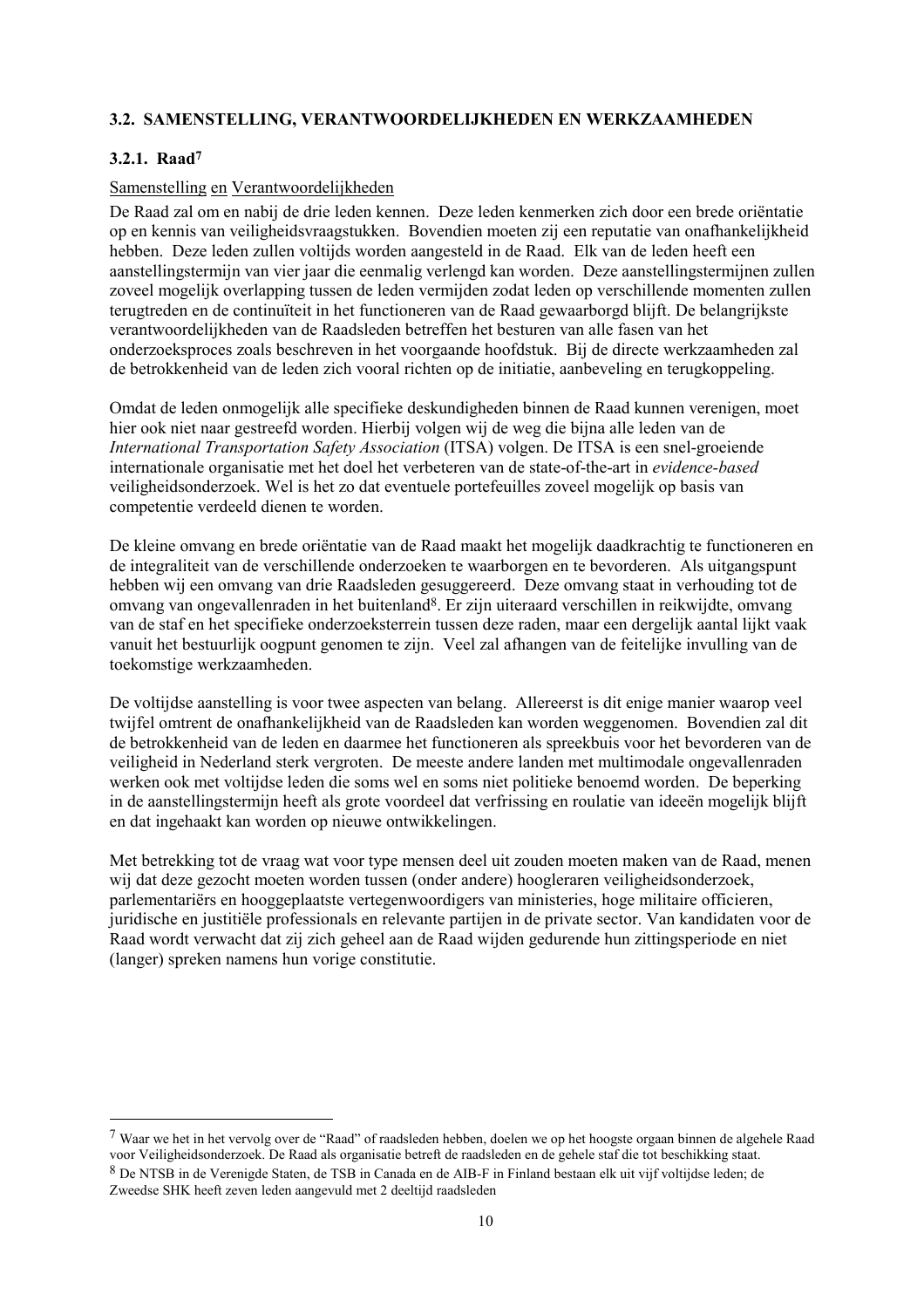## <span id="page-18-0"></span>Werkzaamheden van de Raad

Uit de samenstelling en verantwoordelijkheden van de Raad volgen logischerwijs de volgende werkzaamheden:

- 1. Het nemen van de beslissing om veiligheidsstudies, onderzoeken of 'optionele' zaken uit te voeren
- 2. Het beheren van public relations (bijvoorbeeld slachtoffers, de media, ministeries) gedurende het onderzoek
- 3. Formuleren, uitbrengen en benadrukken van aanbevelingen, aanzet geven tot verandering
- 4. Contact onderhouden met alle belanghebbenden
- 5. Nederland vertegenwoordigen in de internationale veiligheidsarena

De taken van de Raad zijn afgeleid van de processen waar het de centrale verantwoordelijkheid voor heeft. De beslissing om veiligheidsstudies uit te voeren is primair een verantwoordelijkheid van de Raad. Dit verlangt een continu besef van zowel de nationale als internationale situatie met betrekking tot veiligheid. Het beheren van de public relations is een relatief nieuwe functie voor veiligheidsraden, die zich ontwikkelde na de TWA 800 ramp. Dit betekent een extra belasting voor de leden van de Raad maar is in de praktijk werkzaam gebleken en zal bovendien de positie van de Raad als spreekbuis en als onafhankelijk onderzoeksorgaan extra kracht kunnen bijzetten.

Het continue besef van de situatie met betrekking tot veiligheid wordt bereikt door voortdurend contacten met alle belanghebbenden te onderhouden. De Raad maakt niet alleen zijn eigen aanbevelingen bekend, maar luistert actief naar de verschillende sectoren met het doel veiligheidsbehoeften die leven vast te stellen.

### **3.2.2. Ad-hoc leden van de Raad**

 $\overline{\phantom{a}}$ 

We hebben aangegeven dat de Raad onmogelijk alle betrokken disciplines of vormen van expertise kan vertegenwoordigen wanneer het als daadkrachtig en transparant orgaan door het leven wil gaan. Er zijn echter verschillende redenen aan te geven dat er regelmatig toch behoefte zal bestaan aan specifieke expertise op een bestuursmatig niveau. Deze liggen zowel op inhoudelijk gebied als op procesmatig vlak. Doordat het volkomen inefficiënt is een permanente invulling aan dit aspect te geven, stellen wij voor de Raad de mogelijkheid te geven op ad-hoc basis aanvullende expertise in te roepen. Zoals eerder aangegeven, voegen deze ad-hoc leden specifieke kennis, kwaliteitscontrole en draagvlak van de betroffen sectoren toe vooral bij het vaststellen van veiligheidstekorten en de aanbevelingen.

De status van deze ad-hoc leden behoeft duidelijkheid. De status kan variëren tussen een volledig lidmaatschap van de Raad9, een tijdelijk lidmaatschap en een adviseurschap. Elk van deze opties kan alleen gelden voor de duur van het specifieke onderzoek waarbij de ad-hoc leden betrokken zijn. Voordelen van volledig lidmaatschap zijn de directe betrokkenheid, de herkenbaarheid naar de sectoren, de waarschijnlijk meer transparante afweging van argumenten en meningen die door deze leden naar voren worden gebracht en de aantrekkelijkheid van de positie. Nadelen liggen vooral in de complexiteit van de besluitvormingsprocedure wanneer diverse ad-hoc leden bij meervoudige, simultane onderzoeken betrokken zijn en de herkenbaarheid van de permanente Raadsleden naar het bredere publiek.

Voordelen van een adviseurschap zijn de flexibiliteit van de inzet en het juist vermijden van de complexiteit omtrent de besluitvorming. Nadeel is het gebrek aan status en betrokkenheid en het gevaar dat adviseurs teveel op de achtergrond (kunnen) opereren waardoor de invloed op uiteindelijke produkten en resultaten niet duidelijk is.

<sup>9</sup> Een variant op deze optie is lidmaatschap met bijbehorende bevoegdheden maar geen stemrecht in de raad.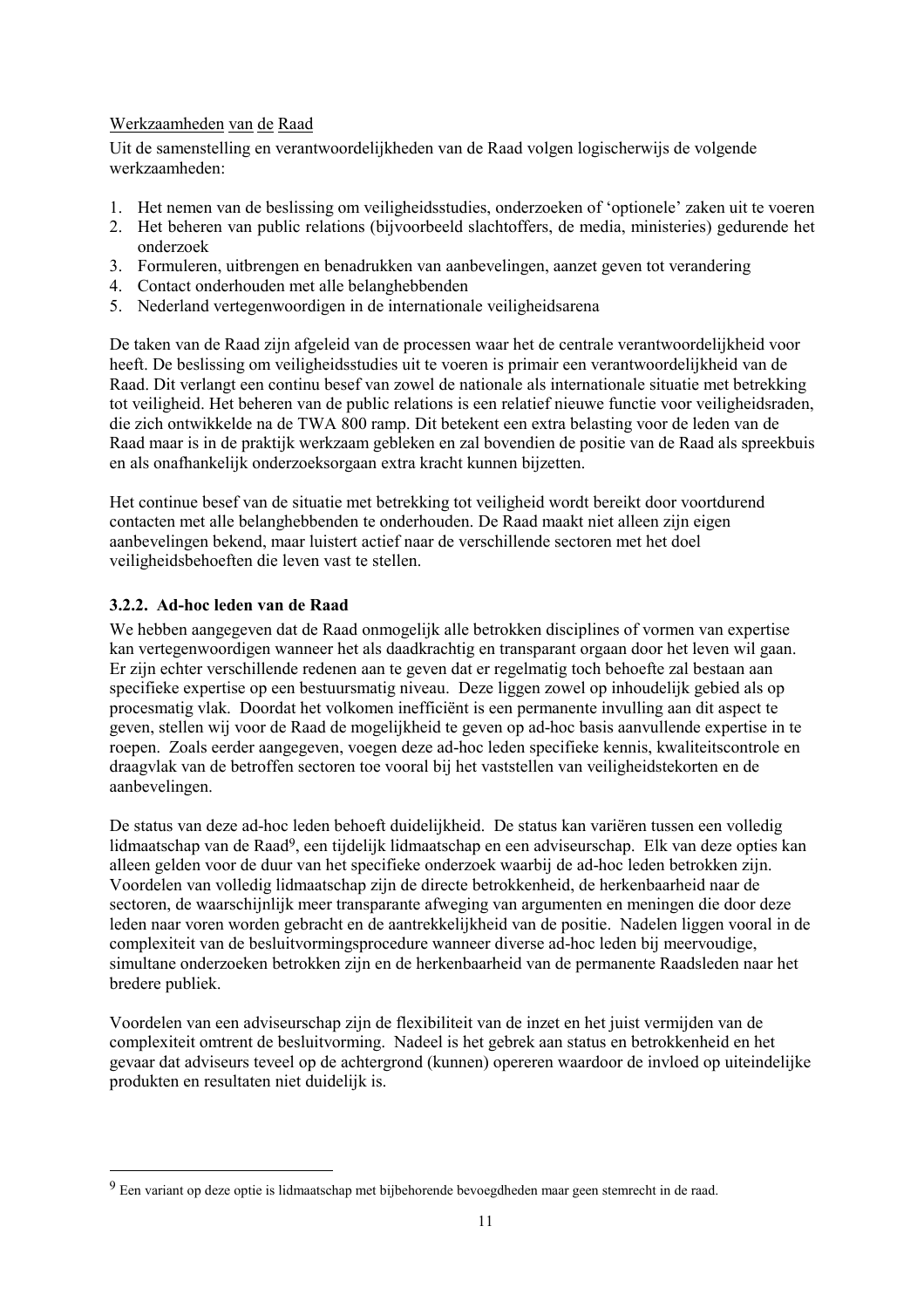<span id="page-19-0"></span>Wij denken dat het voor de structuur niet van essentiële betekenis is voor welke vorm wordt gekozen. Beide vormen kunnen in de structuur worden ingepast. De politieke weging van de hierboven aangegeven voor- en nadelen zal hierbij de doorslag moeten geven.

Het toevoegen van ad-hoc leden aan de Raad voor specifieke onderzoeken is geen originele gedachte van onze kant, maar is reeds praktijk bij de Zweedse Raad (SHK). Hoewel het werk van de ad-hoc leden verband houdt met hun specifieke expertise, fungeert hun aanwezigheid ook als ondersteuning voor de missie ten aanzien van het garanderen van de veiligheid volgend op een belangrijke zaak. De focus van de Raad in het onderzoek naar een belangrijke gebeurtenis ligt en moet liggen in het voorkómen van de volgende gebeurtenis. Maar de Raad heeft ook een verantwoordelijkheid naar het publiek, dat recht heeft om in grote lijnen te weten wat is voorgevallen. De ad-hoc leden van de Raad helpen met het inkaderen van dat gedeelte van de rapportage in de juiste bewoordingen.

Een onderwerp voor de Raad is het leiden van meerdere kleine ad-hoc groepen. Als de Raad zich tegelijkertijd bezighoudt met een substantieel aantal belangrijke zaken, kan de aanwezigheid van alle ad-hoc leden tot problemen leiden. Onze mening ten aanzien van dit punt is dat een enorm aantal gelijktijdige belangrijke onderzoeken onwaarschijnlijk is. Als het al zou voorkomen, zou het leiden van de verschillende ad-hoc groepen één van de kleinere problemen zijn die de Raad op dat moment heeft. De aanwezigheid van deze kleine groepen als organisatiestructuur zou het de Raad kunnen vergemakkelijken de individuele onderzoeken gescheiden te houden van elkaar.

## **3.2.3. Professionele Staf**

De Professionele staf is de sleutel tot veiligheidsonderzoek van hoogwaardig niveau. Deze staf zal aan de volgende kenmerken moeten voldoen:

- Expertise: de staf zal twee vormen van expertise moeten bevatten die van belang zijn voor het uitvoeren van hoogwaardig veiligheidsonderzoek
	- Sector-specifiek (bijvoorbeeld luchtvaart, brandbestrijding)
	- Methode-specifiek (bijvoorbeeld menselijke factoren, metallurgie, epidemiologie, vergif) Allen moeten bekend zijn met veiligheidskunde en veiligheidsmethodologie
- Ideale kandidaten voor een positie bij de staf zijn mensen die hoog opgeleid zijn en aan het begin van hun carrière staan en/of zij die reeds ervaring hebben opgedaan met soortgelijke veiligheidskwesties binnen bepaalde sectoren. Het functioneren bij de Raad moet als onderdeel van een loopbaan gezien worden. Dit wil zeggen dat er voldoende mogelijkheden moeten zijn ter ontplooiing van de vaardigheden.
- Primaire verantwoordelijkheden: Leiden van feitenonderzoek en identificeren van veiligheidstekorten aan de hand van het uitvoeren van veiligheidsstudies.

Wij hebben de omvang van de staf bepaald op 20 tot 40 als ruwe schatting, zonder daarbij uitspraken te doen over de verhouding tussen sectorspecifieke en methodologische kennis. Voor alle duidelijkheid moet vermeld worden dat het hier uitsluitend de onderzoekspoot van de professionele staf betreft. Daarnaast is ook algemene ondersteuning en ondersteuning met betrekking tot communicatie en voorlichting nodig. Deze blijven in dit rapport verder buiten beschouwing.

Het belangrijkste punt is dat de professionele staf kennis heeft van veiligheidskunde en de manier waarop onderzoeken geleid dienen te worden. Dit betekent dat continue training en scholing van deze professionals vereist is, vergelijkbaar met training en scholing van professionals in de gezondheidszorg.

Omdat leden van de Raad komen en gaan, is het belangrijk dat de Professionele Staf relatief stabiel is. Dit zal de stabiliteit en het institutionele geheugen helpen waarborgen. Dit is de reden, samen met de specifieke kennis met betrekking tot het leiden van onderzoeken, waarom benoeming vanuit een carrièreperspectief belangrijk is.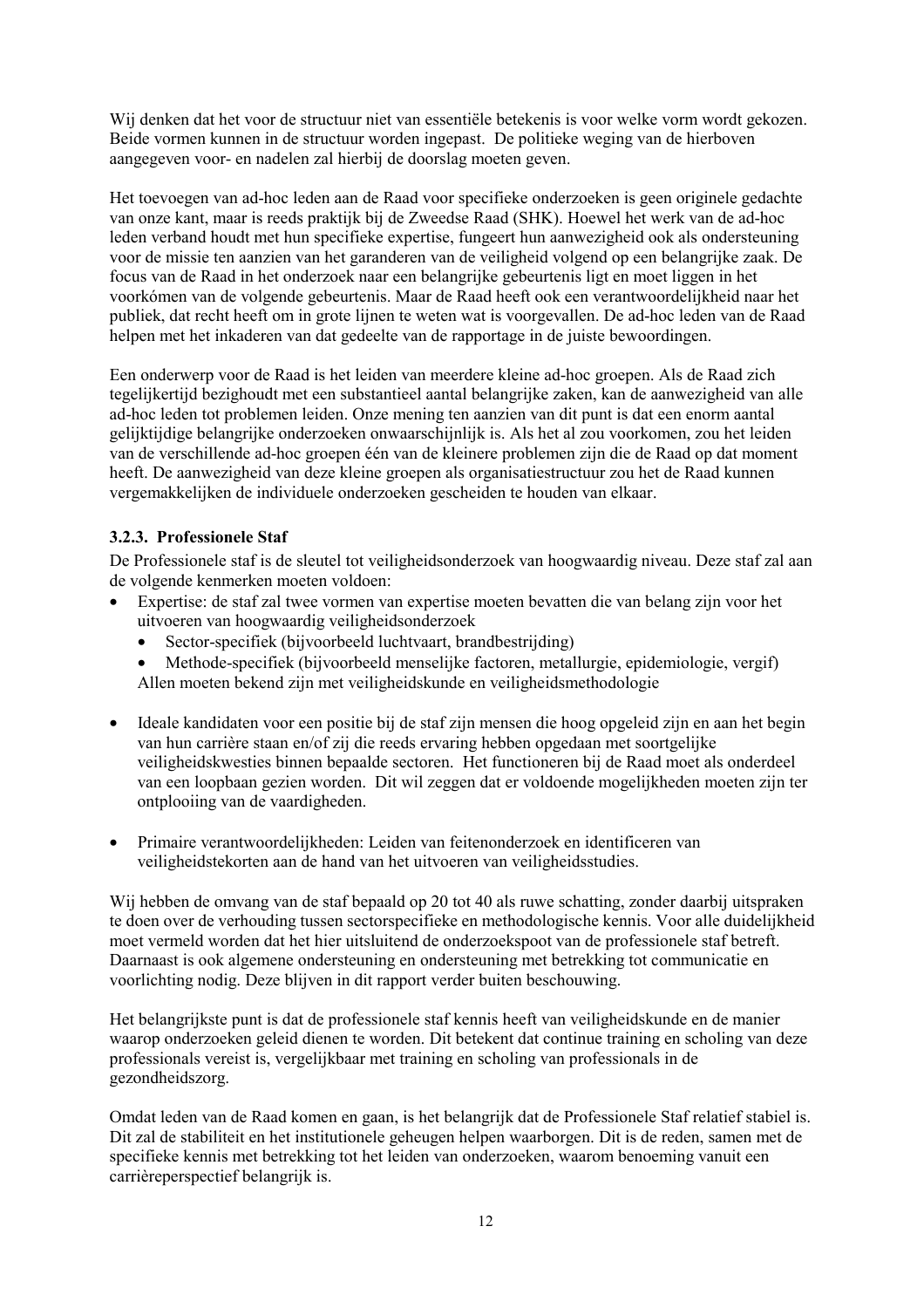<span id="page-20-0"></span>De onderzoekswerkzaamheden van de staf zullen worden aangevoerd door een kleine pool van *Investigators-in-Charge* (IIC), die bij toerbeurt leiding geven aan het feitenonderzoek van de voorvallen. Gezien het feit dat zich binnen de professionele staf twee soorten expertise bevinden (sector-specifiek en methode-specifiek), zien wij de matrixorganisatie als meest geschikte structuur voor de staf. Daarbij staat de ene as voor sectorspecifieke expertise en –aansturing, terwijl de andere staat voor methode-specifieke expertise en -aansturing.10 Andere leden van de staf en experts op afroep vormen de rest van het team.

Taken van de professionele staf :

- Uitvoeren en leiden van onderzoeken
	- Ontwikkelen van onderzoeksmethodologieën
	- Garanderen van toegang tot belangrijke bronnen van informatie
- Uitvoeren van veiligheidsstudies
	- Kunnen multi-sector en multinationaal zijn
- Beheren van contacten met informatie-infrastructuur
- Beheren van contacten met kenniscentra

De hoogste prioriteit van de professionele staf is het uitvoeren van onderzoeken naar belangrijke voorvallen. Andere activiteiten moeten daarvoor opzij worden gezet en het team moet op elk moment klaar zijn in actie te komen. Binnen de Professionele staf moet voldoende capaciteit aanwezig zijn om leiding te kunnen geven aan calamiteiten.

Aan de andere kant zit de Professionele staf niet stil als er (gelukkig) geen belangrijke voorvallen zijn om te onderzoeken. Het op peil houden van kennis, uitvoeren van veiligheidsstudies, het hebben van besef over de stand van zaken met betrekking tot veiligheid en het bestuderen van statistische gegevens leidt tot een continue stroom van werkzaamheden binnen een full-time baan.11

De Professionele staf is niet een substituut voor de verschillende inspecties (bijvoorbeeld scheepvaart, brandveiligheid, dijken). De Professionele staf kan ook niet het verantwoordelijke orgaan zijn voor het onderzoeken van veel voorkomende incidenten zoals bijvoorbeeld kleine verkeersongevallen en branden, alle met geringe consequenties. Deze blijven voorbehouden aan de verschillende sectoren, die echter wel op geaggregeerd niveau statistische informatie beschikbaar stellen aan de Professionele staf.

Hoewel de Raadsleden Nederland in internationaal perspectief vertegenwoordigen, houden leden van de Professionele staf zich ook bezig met internationale activiteiten op het niveau van hun specifieke deskundigheid en daarnaast ook met het uitvoeren van multinationale onderzoeken.

## **3.2.4. Experts op afroep**

 $\overline{a}$ 

Expert op afroep zullen aan de volgende kenmerken moeten voldoen:

- 1. Groot (internationaal) reservoir van experts die beschikbaar zijn voor specifieke onderzoeken
	- Toegevoegd aan professionele staf om te assisteren bij het onderzoek
	- Waarschijnlijk voltijdse betrokkenheid gedurende deze periode
- 2. Genomineerd door de Professionele staf, formeel geselecteerd door de Raad
- 3. Voornaamste verantwoordelijkheid: Toevoegen van expertise bij feitenonderzoek en identificatie van veiligheidstekorten.

<sup>10</sup> Dit betekent overigens niet dat elke cel van de matrix gevuld moet zijn door verschillende individuen. Ter illustratie: als we zouden uitgaan van ongeveer 10 te onderscheiden sectoren en 10 verschillende methoden-specifieke perspectieven, betekent dit niet dat er 100 stafleden benodigd zijn. Eerder kan gedacht worden aan 1-3 vertegenwoordigers per sector en methode wat zou neerkomen op een reikwijdte van 20-60 personen.

<sup>11</sup> Ter vergelijking: de Amerikaanse NTSB, die uiteraard met veel meer ongevallen en incidenten te maken heeft, beslaat een staf van omstreeks 350 personen. De NTSB heeft echter een aparte afdeling die voltijds bezig is met het uitvoeren van veiligheidsstudies.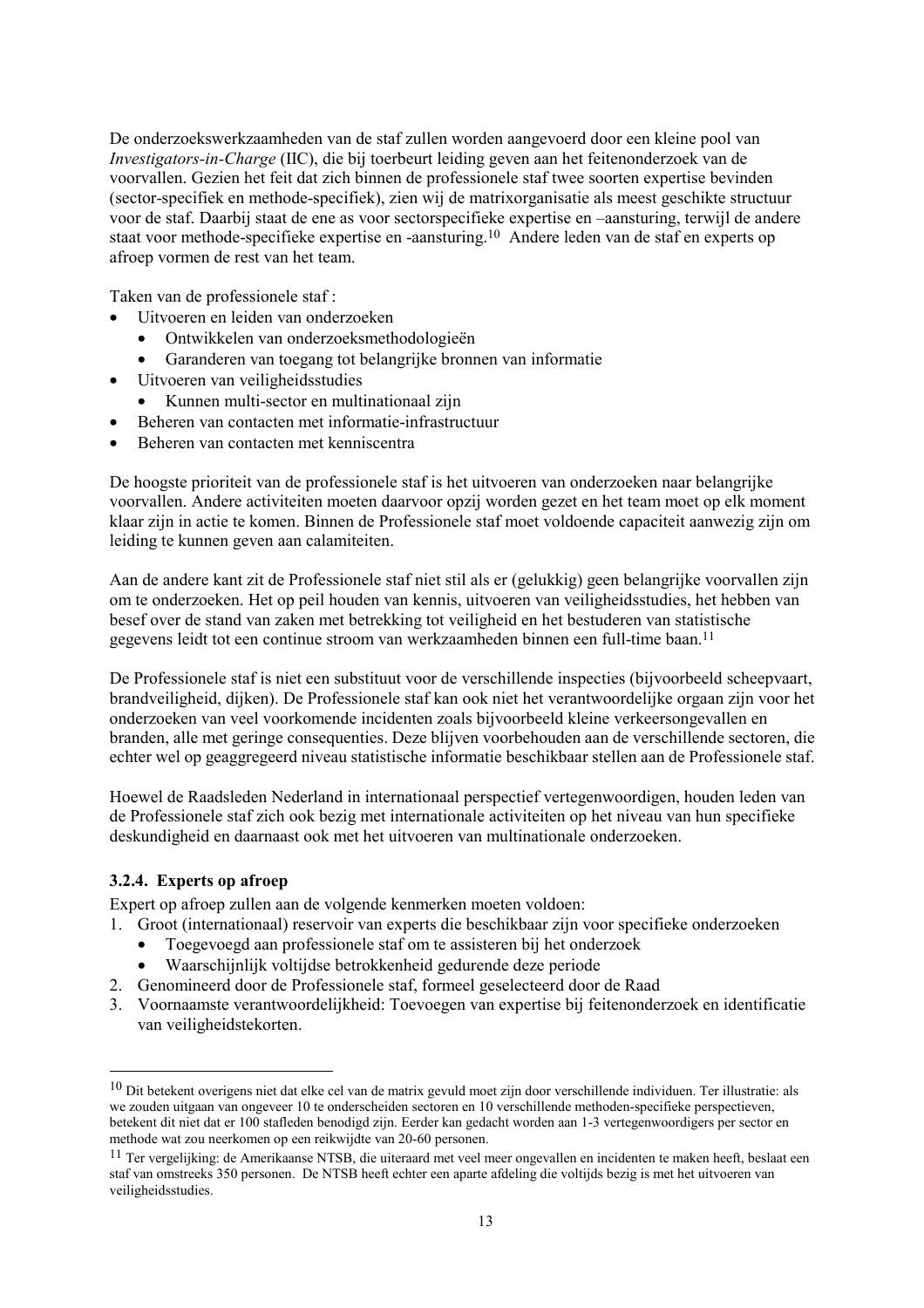<span id="page-21-0"></span>Voor elk onderzoek van een belangrijke calamiteit moet worden geanticipeerd op het feit dat de vereiste expertise de capaciteit van de professionele staf overstijgt. Daarom is een groot reservoir van experts vereist die kunnen worden opgeroepen om deel te nemen aan het onderzoek indien dit nodig is. De Professionele staf moet dit reservoir reeds in kaart hebben gebracht, zodat binnen een korte periode teams van experts op afroep kunnen worden geformeerd.

Gedurende het onderzoek moeten de experts op afroep onderdeel uitmaken van de totale organisatie rondom de Raad. Het is van belang hierbij aandacht te besteden aan mogelijke spanningen die kunnen ontstaan ten opzichte van de dagelijkse baan die de expert heeft.

Om onafhankelijkheid en integriteit te waarborgen, moet de onderzoeksleider lid zijn van de vaste Professionele staf en geen externe expert zijn

Experts moeten zich houden aan de regels van de Raad, met name wanneer het gaat om vertrouwelijkheid, het vermijden van blaam en het baseren van resultaten op bewijs. Wie zich niet aan deze regels houdt, verspeelt zijn kans opnieuw uitgenodigd te worden.

Expertise beperkt zich niet tot Nederland, maar kan overal ter wereld gezocht worden.

## **3.2.5. Informatie-infrastructuur**

Kenmerken:

- 1. Geen onderdeel van de structuur van de Raad, maar essentieel voor zijn functioneren
- 2. Voorziet in achtergrondinformatie
	- Statistieken voor veel voorkomende gevallen met lage consequenties (verkeersongevallen, kleine brandjes, incidenten)
	- Onderzoeken op lager niveau (Bijvoorbeeld RailNed)
	- Veiligheidsonderhoud (inspecties)
- 3. Interactie tussen de Raad en de infrastructuur gaat in beide richtingen
	- Onbeperkte toegang tot informatie met betrekking tot veiligheid
	- Identificeren van nieuwe vereisten aan/voor informatie

De Raad is afhankelijk van een uitgebreide informatie-infrastructuur. Deze infrastructuur verzorgt niet alleen de gegevens voor de opzet en het uitvoeren van de onderzoeken, maar fungeert ook als basis waartegen de gevonden feiten in een onderzoek kunnen worden afgezet.

Bij de beslissing van de Nederlandse overheid een veiligheidsraad te willen hebben, moet zij zich ook wijden aan het verzorgen van een adequate en toegankelijke informatie-infrastructuur voor deze Raad. Deze infrastructuur stopt niet aan de Nederlandse grens, maar moet worden gedeeld met andere landen. Organisaties zoals ITSA kunnen hierbij een intermediaire rol vervullen.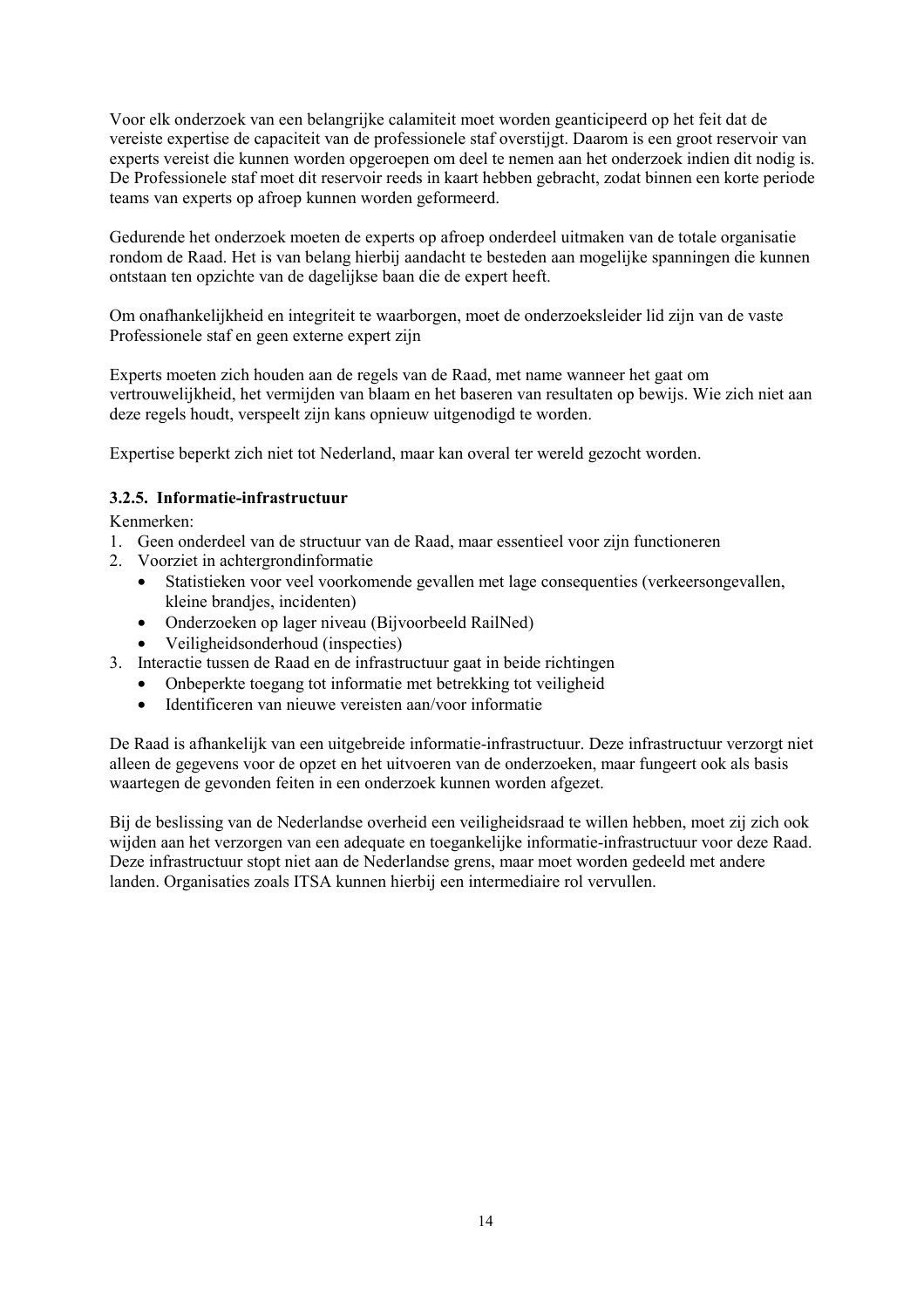### **4. AANDACHTSPUNTEN**

#### <span id="page-22-0"></span>**4.1. THE DEVIL IS IN THE DETAILS**

In het voorgaande hoofdstuk hebben we de algemene schets en invulling gegeven van een structuur voor de Raad. Tijdens de gesprekken die we met de verscheidene betrokkenen hebben gevoerd, hebben we algemene reacties op het functioneren van de Raad en op de door ons opgestelde structuur gekregen. Het hoofdpunt van de discussies betrof het verlaten van de kamerstructuur zoals vertegenwoordigd in de RvTV, maar in geen van de gevallen werden principiële bezwaren naar voren gebracht. Uit de discussies kwam wel naar voren dat de praktische uitwerking van de structuur veel aandacht behoeft. RAND Europe heeft zich in de haar beschikbare tijd niet gericht op de uitwerking van deze praktische details. Wel willen we hier de aandacht op de belangrijkste punten vestigen die verdere aandacht behoeven.

#### 1. **Bouwen aan nieuw besef en steun voor iets nieuws in Nederland**

Er bestaat nog steeds veel onduidelijkheid over hoe de toekomstige Raad zal gaan functioneren, met welke onderwerpen deze zich zal gaan bezighouden en wat de werkdruk van de organisatie zal zijn. Sommige menen dat de Raad zich alleen op de "grote klappers" zal gaan richten en dat derhalve de werkdruk erg onregelmatig zal zijn. Gezien het functioneren van de RvTV en van de meest geavanceerde raden in het buitenland (Canada, Nieuw Zeeland) betreft dat een misvatting. Hoewel er een zekere balans gezocht zal moeten worden tussen de enkele grote klappers die altijd onderzocht moeten worden en de vele kleinere ongevallen, die onderzocht kunnen worden zodat lering kan worden getrokken, lijkt een continue stroom van werkzaamheden op de verschillende terreinen gewaarborgd. Dit betekent dat de Raad naast voldoende financiële steun vooral politieke ondersteuning nodig heeft van de verschillende ministeries. Dit betekent dat deze ministeries een goed inzicht hebben in de verantwoordelijkheden en het werkterrein van de Raad.

### 2. **Autonome raden zijn een fenomeen van het verleden**

Het opstellen van een aparte structuur voor autonome raden is niet meer van deze tijd. De gedachte van integraal onderzoek heeft wijdverspreide ondersteuning en internationale invulling gekregen. In de Verenigde Staten kan het dreigend falen van de *Chemical Hazard and Safety Board* als voorbeeld hiervan dienen. Bij het opstellen van de RvTV is er een langdurige worsteling geweest met deze gedachte, die geen positieve invloed heeft gehad op het functioneren van de RvTV. Bij het instellen van een Raad voor Veiligheidsonderzoek is het van belang geen herhaling van zetten tussen de modaliteiten cq. de beleidsdomeinen te krijgen. Ook hier is politieke steun vanuit alle kanten van belang voor het toekomstige succes van de Raad.

3. **Specificeren van gedetailleerde structuur en vaardigheden vereist voor Professionele staf en het vinden van gekwalificeerd personeel** Gezien de aard van de werkzaamheden van de Professionele staf in de voorgestelde structuur die nog meer in sturende zin zullen liggen, lijkt een ophoging van de benodigde kwalificaties voor de hand te liggen. De werving en selectie van staf zal derhalve grote prioriteit moeten genieten. De huidige RvTV heeft in haar personeelsbeleid te kampen gehad met problemen in de werving van gekwalificeerd personeel.

#### 4. **Bepalen en opzetten van informatie-infrastructuur**

In de hoofdlijnennotitie is reeds de nodige aandacht besteed aan de positionering van de Raad ten aanzien van bepaalde andere organisaties, zoals inspectiediensten, adviescolleges en dergelijke. Naast de formele afstemming zal de praktische coördinatie van groot belang zijn, willen deze organisaties elkaars werkzaamheden goed aanvullen. Zoals aangegeven, zal de Raad voor het uitvoeren van goed onderzoek en het hebben van grip op ontwikkelingen binnen zijn werkterrein afhankelijk zijn van de informatie die structureel door andere organisaties wordt aangeleverd.

### 5. **Bepalen van juridische lijnen wie leiding neemt bij onderzoeken** Het inschakelen van externe ondersteuning bij het uitvoeren van grootschalige onderzoeken brengt als risico mee dat onduidelijkheid kan bestaan over wie de verantwoordelijkheid heeft over de aansturing van deze externe krachten. Een deel van de externe staf zal ingehuurd moeten worden uit andere overheidsorganisaties. De Raad moet de mogelijkheid hebben deze externe staf rechtstreeks aan te sturen zonder dat er zich competentiestrijden kunnen gaan ontwikkelen.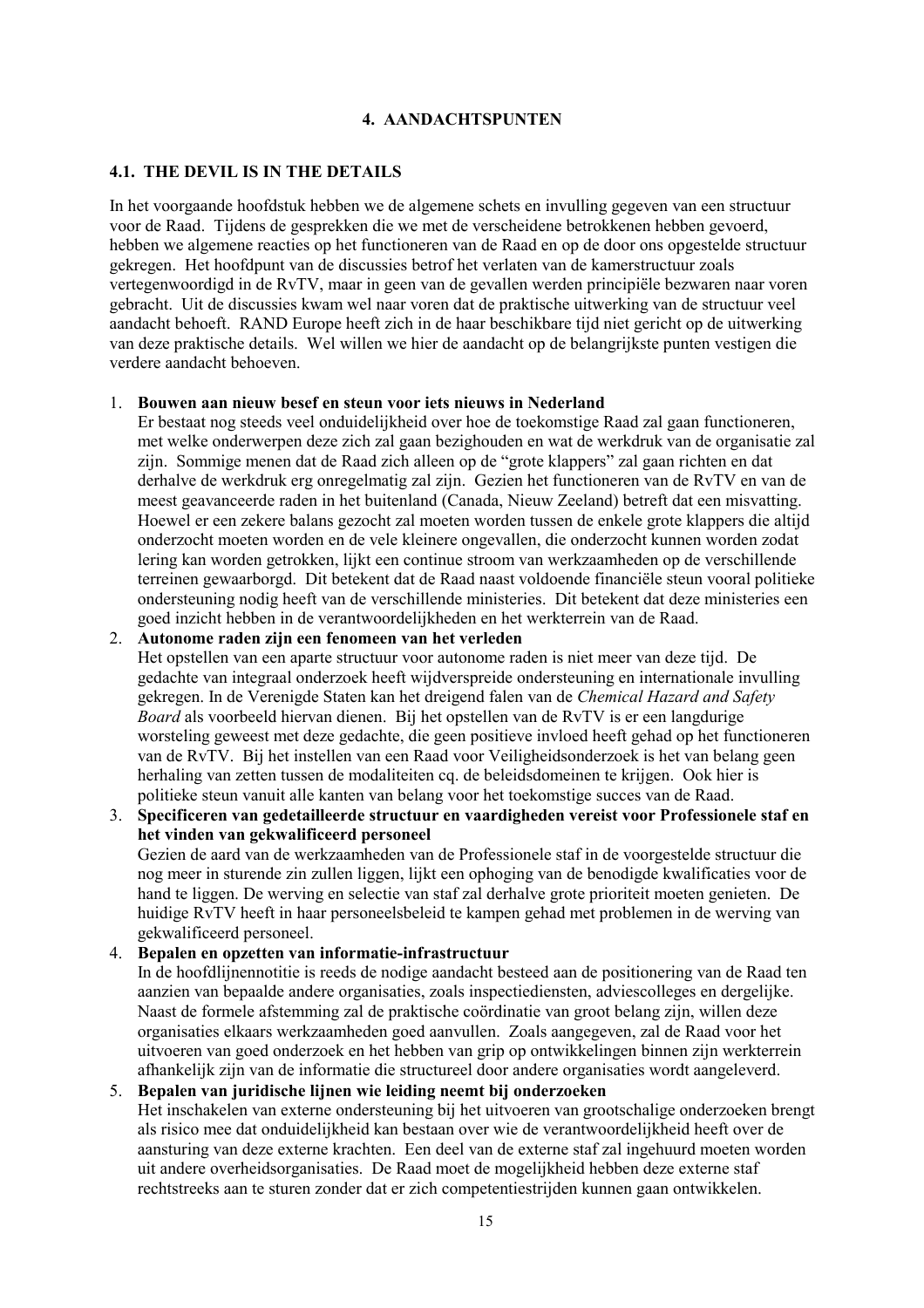### <span id="page-23-0"></span>6. **Omgaan met vertrouwelijkheid van gegevens** (defensie)

De staf van de Raad moet de mogelijkheid hebben vertrouwelijke defensiegerelateerde gegevens te betrekken in het onderzoeken. Dit kan op een aantal manieren gebeuren. In eerste instantie kan militair personeel ingeschakeld worden om deze gegevens in minder kwetsbare vorm aan te leveren. Dit kan wellicht ook de gevoeligheid betreffende het onderzoek van militaire ongevallen met buitenlandse betrokkenheid wegnemen. Het zou echter de voorkeur genieten als de professionele staf van de Raad of wel direct de beschikking heeft over militair personeel (voor een bepaalde periode gedetacheerd bij de Raad) of vereiste "security clearances" ondergaat. Dit laat burgerpersoneel toe direct met vertrouwelijke gegevens in contact te komen volgens formeel opgestelde en goedkeurde protocollen.

## **4.2. CONCLUSIES**

RAND Europe is op basis van ervaringsmateriaal uit binnen- en buitenland, politieke discussies en ontwikkelingen op het gebied van de veiligheidskunde gekomen tot een voorstel voor een structuur van de Raad voor Veiligheidsonderzoek. Deze structuur gaat uit van een voltijdse betrokkenheid van een klein aantal Raadsleden die een generalistische instelling hebben. Deze Raadsleden worden ondersteund door een relatief hoog-opgeleide staf, die zowel leiding kan geven aan grote onderzoeken als permanente veiligheidsstudies opzet en uitvoert om zodoende de veiligheidssituatie op de verschillende werkterreinen te analyseren.

De Raad voor Veiligheidsonderzoek vereist een voltijdse betrokkenheid zodat

- onafhankelijkheid gewaarborgd blijft,
- besluitvorming zich baseert op empirisch materiaal in plaats van politieke opinies en
- het zich kan richten op preventie van ongevallen in plaats van het analyseren van reeds voorgevallen gebeurtenissen.

De kleine omvang van de Raad en de benodigde generalistische instelling van de Raadsleden bevorderen de daadkracht, de integrale manier van werken en de herkenbaarheid van de Raad naar het brede publiek.

Zowel de Raadsleden als de staf moeten op basis van directe behoeften kunnen beschikken over extern in te huren experts en moeten op continue basis contact onderhouden met een informatieinfrastructuur, bestaande uit inspectiediensten, beleidsorganisaties, veiligheidskundigen en dergelijke in binnen- en buitenland. De Raad moet de middelen hebben om toegang te krijgen tot deze informatie-infrastructuur en afstemming adequaat te kunnen regelen.

Dankzij deze mogelijkheden voor externe ondersteuning kan de Raad gebruik maken van specialistische kennis die het gezag binnen de betrokken sectoren zal bevorderen.

De herkenbaarheid van de specifieke defensiecomponent zal moeten volgen uit de politieke steun voor het functioneren van de Raad, het betrekken van defensie-geschoolde personen bij de Raad, de staf en de externe ondersteuning, en de formele afstemming ten aanzien van onderzoek tussen de defensieorganisatie en de onafhankelijke Raad.

Het voornaamste aandachtspunt zal gaan liggen in de feitelijke implementatie van de structuur. De haalbaarheid van de verschillende vereisten zal onderzocht moeten worden. Deze haalbaarheid zal worden versoepeld wanneer brede politieke steun geven kan worden.